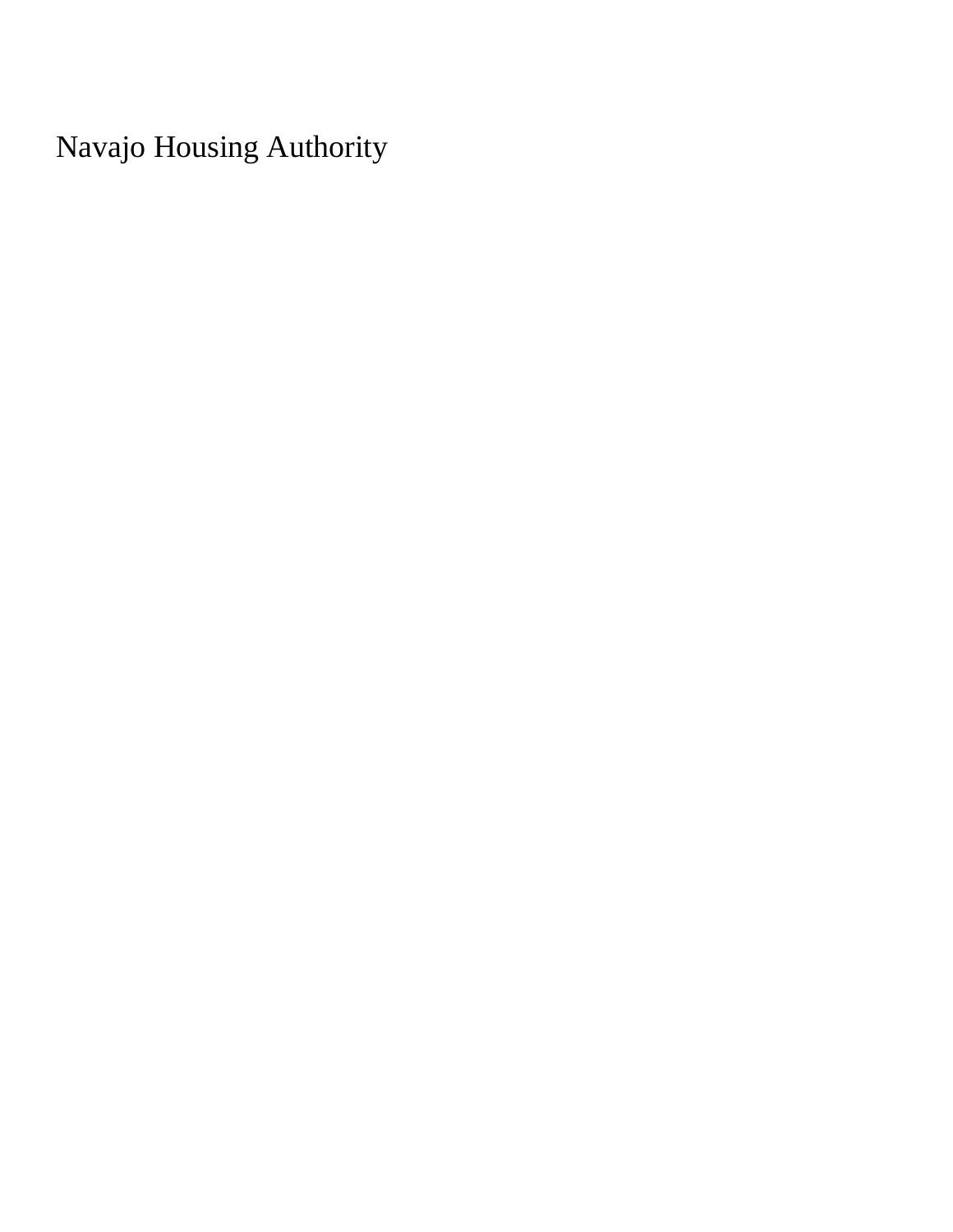Public reporting burden for the collection of information is estimated to average 30 minutes. This includes the time for collecting, reviewing, and reporting the data. The information will be used to allocate funds under the IHBG program. Response to this request for information is required in order to receive the benefits to be derived. This agency may not collect this information, and you are not required to complete this form unless it displays a currently valid OMB control number.

# **Indian Housing Block Grant Formula Data for the Navajo Nation**

This document provides notice to the Tribe and/or Tribally designated housing entity (TDHE) of the data to be used in calculating its Indian Housing Block Grant (IHBG) program allocation for Fiscal Year (FY) 2023. It also provides an estimate of the Tribe's FY 2023 allocation.

Please carefully review your Tribe's data and report any changes and corrections to the IHBG Formula Customer Service Center as described below. All Tribes/TDHEs are responsible for reporting data changes and corrections. According to 24 CFR 1000.315(b), the Formula Response Form (FRF) is the only mechanism that a recipient shall use to report changes to the number of Formula Current Assisted Stock (FCAS). In addition, Tribes/TDHEs should use the FRF to report changes and corrections to the following:

- Formula Area.
- Overlapping Formula Areas.
- Tribal Enrollment and Formula Area Population Cap.

#### **Submission Deadlines**

The submission must be postmarked or faxed by **August 1, 2022**, for consideration in the FY 2023 allocation. Please postmark or fax changes and corrections with appropriate supporting documentation to the IHBG Formula Customer Service Center by **August 1, 2022**, for inclusion in the FY 2023 allocation. Please note that while HUD requires requests for formula changes to be submitted by August 1<sup>st</sup>, HUD may consider subsequent requests from Tribes that have been directly affected by changes resulting from other Tribes' requests submitted prior to the August 1 deadline. Subsequent requests received in prior FYs may be carried into future FYs if processing of such requests is not finalized in the current FY. For questions regarding appropriate documentation, please contact the IHBG Formula Customer Service Center at the address listed below.

The results of any successful changes to Fair Market Rent (FMR), Total Development Cost (TDC), and the U.S. Census Bureau Population Estimates data should also be submitted by August 1, 2022. Details on the procedures to be followed if you wish to challenge these data elements are contained in the Appendices to the most recent published document "*Challenging U.S. Decennial Census Data: Guidelines for the Indian Housing Block Grant Formula.*" This document can be obtained from the IHBG Formula Customer Service Center or at: [https://portal.hud.gov/hudportal/HUD?src=/](https://portal.hud.gov/hudportal/HUD?src=/program_offices/public_indian_housing/ih/codetalk/onap/ihbgformula) 

[program\\_offices/public\\_indian\\_housing/ih/codetalk/onap/ihbgformula.](https://portal.hud.gov/hudportal/HUD?src=/program_offices/public_indian_housing/ih/codetalk/onap/ihbgformula)

Previous editions are obsolete Page 1 of 19 Form HUD-4117 (7/19) The FRF also includes other data elements used to calculate the Needs component of the Formula. Tribes/TDHEs wishing to challenge these data elements should review the **Needs section** of this form. Each year, Tribes/TDHEs are reminded that March 30 is the deadline for the next FY's Census challenge. The Needs data in this document will include previously approved Census challenges, if still eligible for use in the FY 2023 allocation, as well as available Census data. If applicable, check the Needs section to verify that successful challenges have been incorporated. Needs data for FY 2024 is included in Attachment A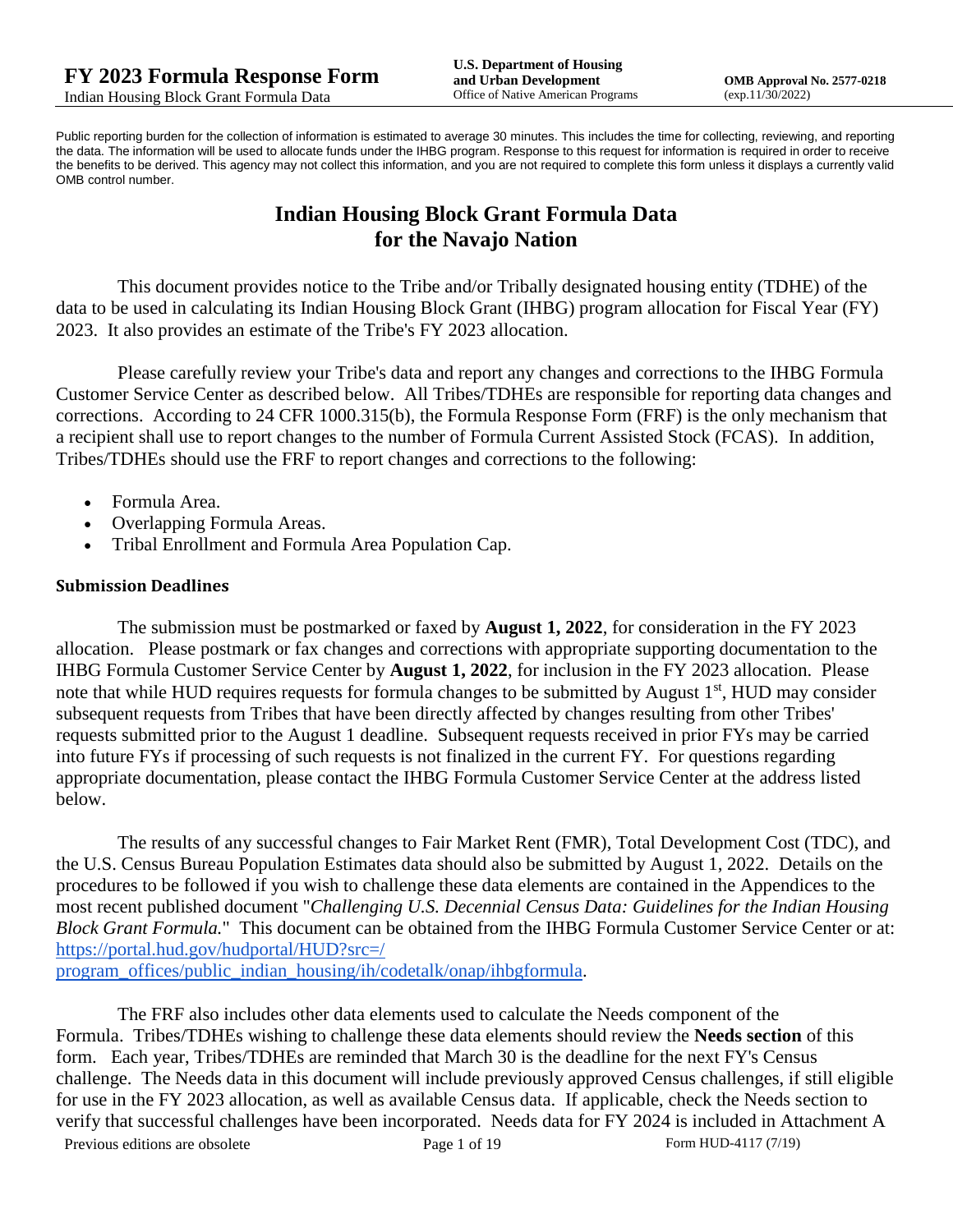of this form. Should you wish to initiate a challenge to your Needs data for FY 2024, please consult the guide, "*Challenging U.S. Decennial Census Data: Guidelines for the Indian Housing Block Grant Formula.*" The guide outlines procedures for conducting a Census challenge.

#### **Failure to Report**

Please note that pursuant to §1000.315 and §1000.319, recipients are responsible for verifying and reporting changes to their FCAS on the FRF to ensure that data used for the IHBG Formula are accurate. Reporting shall be completed in accordance with requirements in subpart D and the FRF. If a recipient receives an overpayment of funds because it failed to report such changes on the FRF in a timely manner, the recipient shall be required to repay the funds within five fiscal years. HUD shall subsequently distribute the funds to all Indian Tribes in accordance with the next IHBG Formula allocation. A recipient will not be provided back funding for any units that the recipient failed to report on the FRF in a timely manner. HUD shall have three years from the date a FRF is sent out to take action against any recipient that fails to correct or make appropriate changes on that FRF. Review of FCAS will be accomplished by HUD as a component of A-133 audits, routine monitoring, FCAS target monitoring or other reviews.

The deadline for responding with changes to the data on the FRF is August 1. Any changes reported after the August 1 deadline are not timely under §1000.315 and §1000.319. Accordingly, no back funding is authorized based on changes reported after August 1; nor will untimely reported units be included in the FY 2023 allocation.

#### **Appeals Process**

Tribes/TDHEs may appeal HUD decisions regarding data used in the IHBG formula and HUD formula determinations in accordance with §1000.336(d).

#### **Technical Assistance**

Should you have questions, please contact the IHBG Formula Customer Service Center at:

2614 Chapel Lake Drive Gambrills, MD 21054 Phone: 800-410-8808 Fax: 202-393-6411 E-mail: IHBGformula@firstpic.org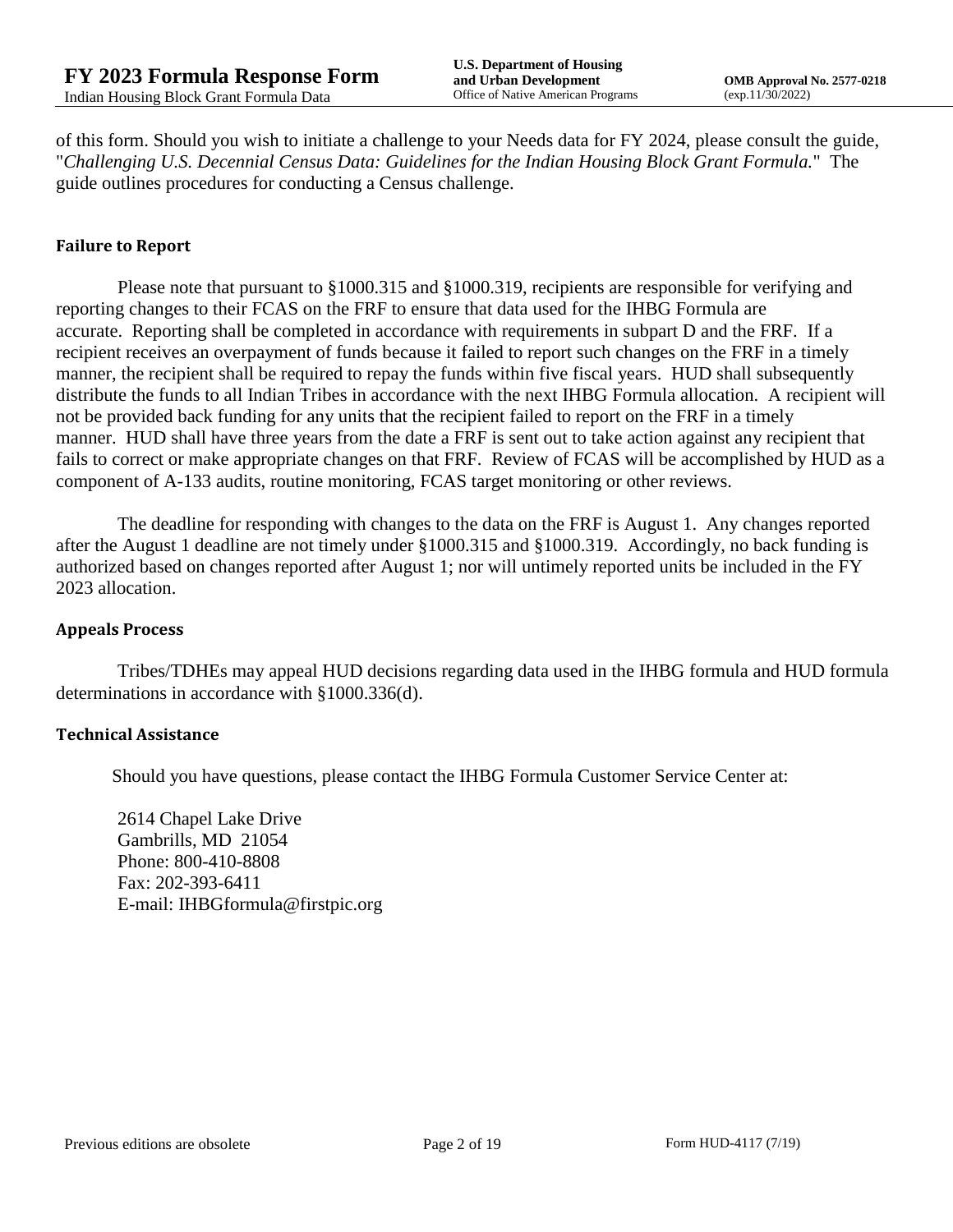# **Navajo Nation Formula Current Assisted Stock Homeownership and Rental**

HUD records show your Tribe/TDHE having the following Formula Current Assisted Stock (FCAS) funded by 1937 Housing Act programs. Please compare the project numbers, number of units, type of units, and Date of Full Availability (DOFA) with your records. Then postmark or fax any changes and corrections, including updated information, to the IHBG Formula Customer Service Center by **August 1, 2022**, for inclusion in the FY 2023 allocation. **Please note:** If a unit becomes ineligible as FCAS between the date in which you report and September 30, HUD will need to recover the over-funding that the recipient received for that unit unless the recipient submits an additional Appendix A1 before September 30 that indicates the unit's eligibility status.

The unit counts reported below include:

- Low Rent, Mutual Help and Turnkey III units funded under 1937 Housing Act (i.e., units that were subject to an Annual Contributions Contract (ACC)).
- Units converted prior to October 1, 1997, as the type of unit to which it was converted.
- Units converted on or after October 1, 1997, as the type of unit funded on the latest ACC.

The unit counts reported below <u>do not</u> include:

- Units built with NAHASDA, HOME, or ICDBG funds.
- Units built with BIA, State, or tribal funds.
- Units built over the number specified in the original ACC for Projects with DOFA after October 1, 1997.
- Units not used as housing dwelling units, including units used for non-dwelling purposes and unoccupied units not being made available for occupancy.
- Units previously reported as having been conveyed, conveyance eligible (paid-off but not conveyed), or demolished.

A unit that is conveyance eligible will be removed from HUD's FCAS data when it becomes eligible for conveyance. If a legal impediment prevented the conveyance, the Tribe/TDHE needs to make reasonable efforts to overcome the legal impediment as required in §1000.318(b). When the unit is conveyed, it is up to the Tribe/TDHE to report to the IHBG Formula Customer Service Center when the unit is conveyed or when the 2-year time period is up, and to provide all necessary documentation for HUD to re-evaluate the unit to see if it remained eligible as FCAS beyond the conveyance eligibility date. If the Tribe/TDHE has demonstrated it made reasonable efforts to convey in the face of a legal impediment as required by §1000.318(b), then HUD will revise the FCAS data for the preceding years and calculate the appropriate adjustment pursuant to the formula at §1000.319. No homeownership unit will be considered FCAS 24 months after the date the unit became conveyance eligible, unless the Tribe, TDHE, or IHA provides evidence from a third party, such as a court or state or federal government agency, documenting that a legal impediment continues to prevent conveyance, and assuming that the Tribe made reasonable efforts to overcome any existing legal impediments during the preceding 24 months in accordance with §1000.318(b).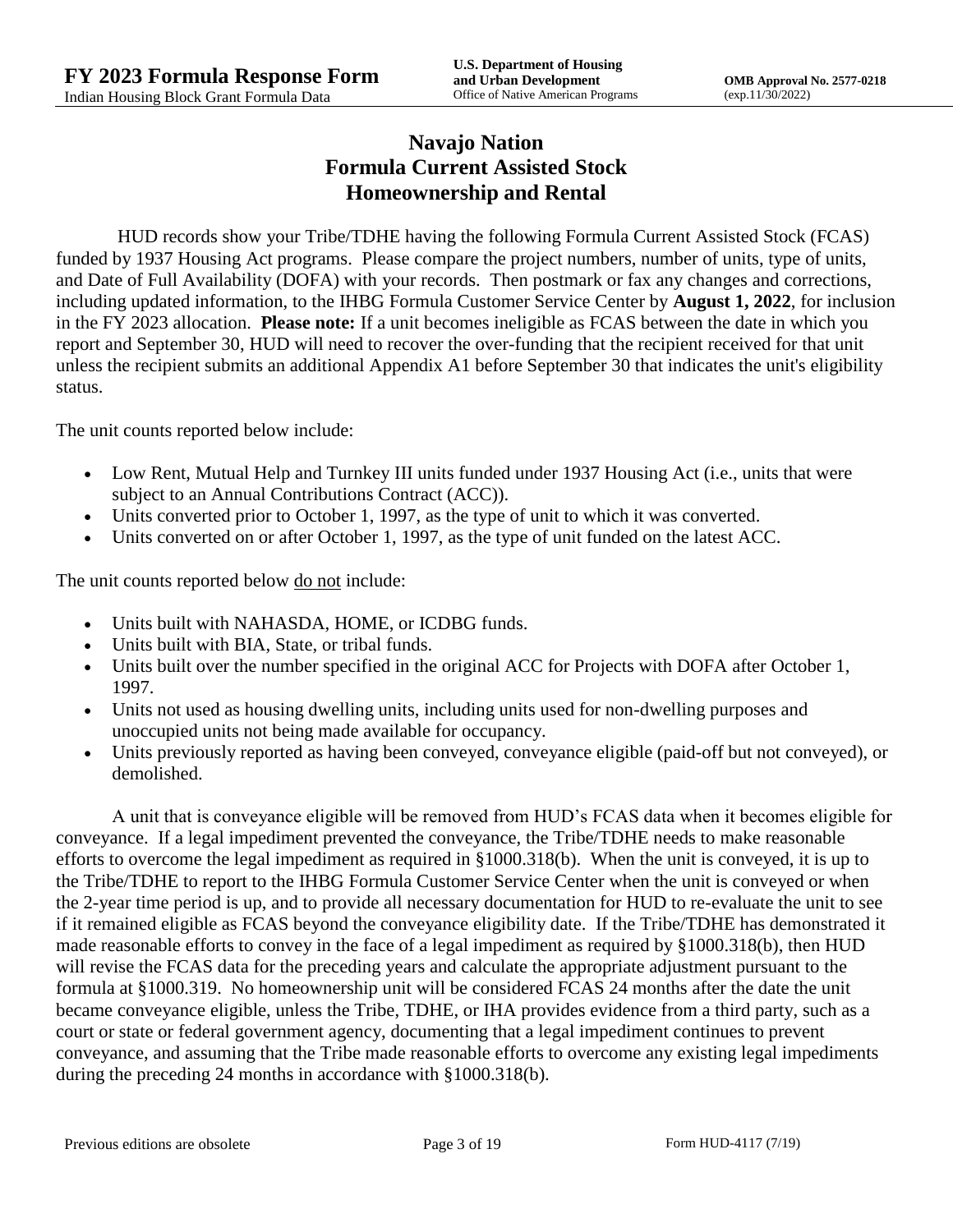Please note changes and corrections to the unit counts on the table below and also complete and submit appropriate forms as follows:

- Use **Appendix A1** to report units that are conveyance eligible or conveyed.
- Use **Appendix A2** to report changes due to DOFA of FCAS units.
- Use **Appendix A3** to report changes due to conversion of FCAS units.
- Use **Appendix A4** to report demolished and rebuilt FCAS units.
- Use **Appendix A5** to report all other FCAS changes.

**NOTE:** In accordance with Section 302(b)(1) of the *Native American Housing Assistance and Self-Determination Act (NAHASDA)*, 25 U.S.C. § 4152(b)(1), Mutual Help and Turnkey III units developed under the United States Housing Act of 1937 that are conveyed or eligible to be conveyed prior to October 1 of the calendar year immediately preceding the FY for which funds are provided cease to be eligible as FCAS beginning that FY unless the Tribe can demonstrate that the unit has not been conveyed for reasons beyond its control. By the terms of their Mutual Help and Occupancy Agreements (MHOA), such units are eligible for conveyance no later than 25 years from the inception of those agreements, which generally corresponds to the Date of Full Availability (DOFA). **Accordingly, all units in any project that reached its DOFA in FY 1997<sup>1</sup> , are presumptively no longer considered FCAS, and HUD is removing them from its FCAS data for the Tribe in the table below as indicated with a (\*).** If your Tribe believes that any of these units are still eligible for FCAS, please identify the project and unit number and provide the necessary information in accordance with the FRF as follows:

- 1. If the unit was converted to and is currently managed as a Low Rent (LR) unit, provide the information required in Appendix A3.
- 2. If there is a subsequent homebuyer, or the unit is still within the term of its lease-to-own agreement, please provide the information required in Appendix A5, including the date that the current agreement was signed and the termination date of the agreement.

<sup>&</sup>lt;sup>1</sup>All units in projects that reached DOFA prior to FY 1997 were previously removed from FCAS on an FRF for FY 2014 or later, and are only listed on the FRF if the Tribe/TDHE submitted unit level information documenting continued eligibility. Unit eligibility will be re-challenged every three years to assure appropriate treatment.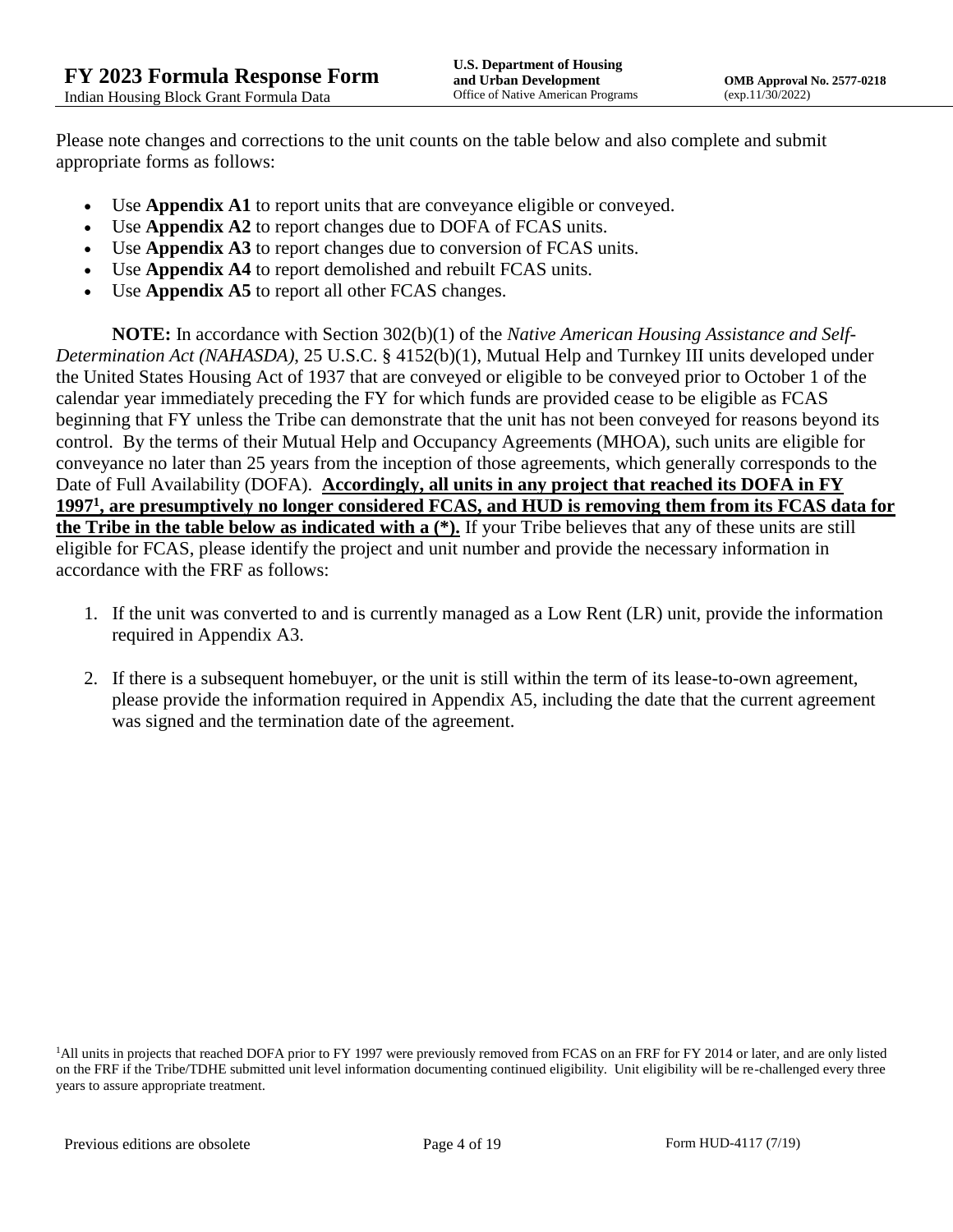# **FY 2023 Formula Response Form U.S. Department of Housing**

Indian Housing Block Grant Formula Data

**and Urban Development**<br> **CMB Approval No. 2577-0218**<br>
OMB Approval No. 2577-0218<br> **OMB Approval No. 2577-0218**<br>  $\exp.11/30/2022$ 

| Project       | <b>Low Rent</b>  | <b>Mutual Help</b> | <b>TurnKey III</b> |                    | <b>DOFA</b>            |
|---------------|------------------|--------------------|--------------------|--------------------|------------------------|
| <b>Number</b> |                  |                    |                    | <b>Development</b> |                        |
| AZ99B012001   | 60               | $\mathbf{0}$       | $\mathbf{0}$       | $\mathbf{0}$       | 12/31/1968             |
| AZ99B012002   | 49               | $\boldsymbol{0}$   | $\boldsymbol{0}$   | $\boldsymbol{0}$   | 4/30/1968              |
| AZ99B012003   | 107              | $\boldsymbol{0}$   | $\mathbf{0}$       | $\boldsymbol{0}$   | 4/30/1968              |
| AZ99B012004   | 40               | $\boldsymbol{0}$   | $\boldsymbol{0}$   | $\boldsymbol{0}$   | 11/30/1967             |
| AZ99B012005   | 50               | $\boldsymbol{0}$   | $\boldsymbol{0}$   | $\boldsymbol{0}$   | 1/31/1967              |
| AZ99B012012   | 50               | $\boldsymbol{0}$   | $\boldsymbol{0}$   | $\mathbf{0}$       | 1/31/1971              |
| AZ99B012038   | 10               | $\boldsymbol{0}$   | $\boldsymbol{0}$   | $\boldsymbol{0}$   | 12/30/1974             |
| AZ99B012039   | 10               | $\boldsymbol{0}$   | $\boldsymbol{0}$   | $\boldsymbol{0}$   | 12/31/1975             |
| AZ99B012040   | 10               | $\boldsymbol{0}$   | $\boldsymbol{0}$   | $\boldsymbol{0}$   | 6/30/1976              |
| AZ99B012043   | 45               | $\boldsymbol{0}$   | $\boldsymbol{0}$   | $\boldsymbol{0}$   | 4/30/1979              |
| AZ99B012048   | 10               | $\boldsymbol{0}$   | $\boldsymbol{0}$   | $\boldsymbol{0}$   | 10/31/1978             |
| AZ99B012050   | 40               | $\boldsymbol{0}$   | $\boldsymbol{0}$   | $\boldsymbol{0}$   | 8/31/1983              |
| AZ99B012057   | 150              | $\boldsymbol{0}$   | $\boldsymbol{0}$   | $\boldsymbol{0}$   | 4/30/1987              |
| AZ99B012058   | 37               | $\boldsymbol{0}$   | $\boldsymbol{0}$   | $\boldsymbol{0}$   | $\overline{5/31/1983}$ |
| AZ99B012059   | 30               | $\boldsymbol{0}$   | $\boldsymbol{0}$   | $\boldsymbol{0}$   | 12/31/1982             |
| AZ99B012060   | 10               |                    | $\boldsymbol{0}$   | $\boldsymbol{0}$   | 11/30/1982             |
| AZ99B012061   |                  | $\boldsymbol{0}$   |                    |                    |                        |
| AZ99B012062   | 6<br>119         | $\boldsymbol{0}$   | $\boldsymbol{0}$   | $\mathbf{0}$       | 8/31/1982              |
|               |                  | $\boldsymbol{0}$   | $\boldsymbol{0}$   | $\boldsymbol{0}$   | 11/30/1983             |
| AZ99B012063   | 88               | $\boldsymbol{0}$   | $\mathbf{0}$       | $\boldsymbol{0}$   | 3/31/1984              |
| AZ99B012067   | 65               | $\boldsymbol{0}$   | $\boldsymbol{0}$   | $\boldsymbol{0}$   | 11/30/1982             |
| AZ99B012073   | 15               | $\boldsymbol{0}$   | $\boldsymbol{0}$   | $\boldsymbol{0}$   | 10/31/1983             |
| AZ99B012082   | 50               | $\boldsymbol{0}$   | $\boldsymbol{0}$   | $\mathbf{0}$       | 9/30/1986              |
| AZ99B012083   | 70               | $\boldsymbol{0}$   | $\boldsymbol{0}$   | $\boldsymbol{0}$   | 8/31/1985              |
| AZ99B012085   | 50               | $\boldsymbol{0}$   | $\boldsymbol{0}$   | $\boldsymbol{0}$   | 8/31/1986              |
| AZ99B012086   | 50               | $\boldsymbol{0}$   | $\boldsymbol{0}$   | $\boldsymbol{0}$   | 8/31/1986              |
| AZ99B012087   | 50               | $\boldsymbol{0}$   | $\boldsymbol{0}$   | $\boldsymbol{0}$   | 9/30/1986              |
| AZ99B012093   | 40               | $\boldsymbol{0}$   | $\mathbf{0}$       | $\boldsymbol{0}$   | 8/31/1985              |
| AZ99B012098   | 33               | $\boldsymbol{0}$   | $\boldsymbol{0}$   | $\boldsymbol{0}$   | 10/31/1987             |
| AZ99B012103   | 65               | $\boldsymbol{0}$   | $\boldsymbol{0}$   | $\boldsymbol{0}$   | 5/31/1991              |
| AZ99B012113   | 25               | $\boldsymbol{0}$   | $\boldsymbol{0}$   | $\mathbf{0}$       | 5/31/1992              |
| AZ99B012118   | 15               | $\boldsymbol{0}$   | $\boldsymbol{0}$   | $\boldsymbol{0}$   | 11/30/1991             |
| AZ99B012122   | 10               | $\boldsymbol{0}$   | $\boldsymbol{0}$   | $\boldsymbol{0}$   | 3/31/1992              |
| AZ99B012124   | 10               | $\boldsymbol{0}$   | $\mathbf{0}$       | $\boldsymbol{0}$   | 12/31/1991             |
| AZ99B012126   | 29               | $\boldsymbol{0}$   | $\boldsymbol{0}$   | $\boldsymbol{0}$   | 11/30/1992             |
| AZ99B012132   | 20               | $\overline{0}$     | $\boldsymbol{0}$   | $\boldsymbol{0}$   | 5/31/1995              |
| AZ99B012133   | 19               | 0                  | $\theta$           | $\boldsymbol{0}$   | 10/31/1994             |
| AZ99B012134   | 19               | $\boldsymbol{0}$   | $\Omega$           | $\overline{0}$     | 7/31/1994              |
| AZ99B012135   | 19               | $\boldsymbol{0}$   | $\mathbf{0}$       | $\boldsymbol{0}$   | 7/31/1994              |
| AZ99B012137*  | $\boldsymbol{0}$ | $\boldsymbol{0}$   | $\mathbf{0}$       | $\boldsymbol{0}$   | 10/31/1996             |
| AZ99B012138   | 16               | $\boldsymbol{0}$   | $\mathbf{0}$       | $\Omega$           | 10/31/1996             |
| AZ99B012139*  | $\boldsymbol{0}$ | $\boldsymbol{0}$   | $\mathbf{0}$       | $\mathbf{0}$       | 10/31/1996             |
| AZ99B012141*  | $\overline{0}$   | $\boldsymbol{0}$   | $\mathbf{0}$       | $\boldsymbol{0}$   | 5/31/1997              |
| AZ99B012142   | $\boldsymbol{0}$ | $\overline{4}$     | $\mathbf{0}$       | $\boldsymbol{0}$   | 11/30/1998             |
| AZ99B012144   | 15               | $\boldsymbol{0}$   | $\mathbf{0}$       | $\boldsymbol{0}$   | 5/31/1997              |
| AZ99B012145   | 6                | $\boldsymbol{0}$   | $\mathbf{0}$       | $\boldsymbol{0}$   | 11/30/1998             |
| AZ99B012147   | 15               | $\boldsymbol{0}$   | $\mathbf{0}$       | $\mathbf{0}$       | 5/31/1997              |
| AZ99B012148   | $\boldsymbol{0}$ | 6                  | $\mathbf{0}$       | $\boldsymbol{0}$   | 5/31/1998              |
| AZ99B012149   | 20               | $\boldsymbol{0}$   | $\mathbf{0}$       | $\boldsymbol{0}$   | 5/31/1998              |
| AZ99B012150   | 40               | $\boldsymbol{0}$   | $\mathbf{0}$       | $\boldsymbol{0}$   | 5/31/1998              |
| AZ99B012151   | 40               | $\boldsymbol{0}$   | $\boldsymbol{0}$   | $\boldsymbol{0}$   | 9/30/1997              |
| AZ99B012152   | $\boldsymbol{0}$ | $\overline{4}$     | $\boldsymbol{0}$   | $\mathbf{0}$       | 4/30/1999              |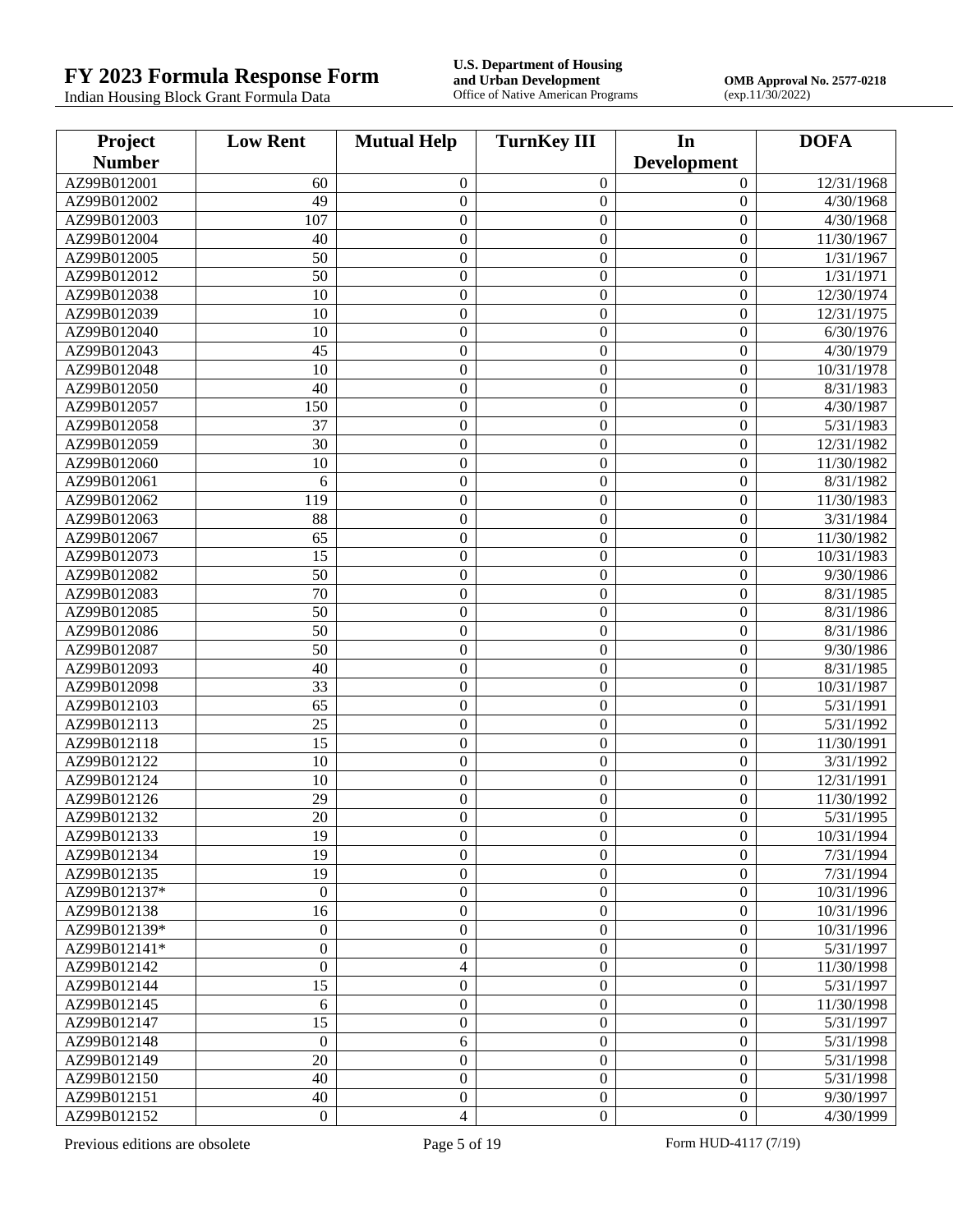# **FY 2023 Formula Response Form U.S. Department of Housing**

Indian Housing Block Grant Formula Data

**and Urban Development**<br> **CMB Approval No. 2577-0218**<br>
OMB Approval No. 2577-0218<br> **OMB Approval No. 2577-0218**<br>  $\exp.11/30/2022$ 

| AZ99B012153  | $\overline{0}$   | 5                | $\boldsymbol{0}$ | 0                | 1/31/1999  |
|--------------|------------------|------------------|------------------|------------------|------------|
| AZ99B012154  | $\overline{0}$   | 28               | $\boldsymbol{0}$ | $\overline{0}$   | 3/31/1999  |
| AZ99B012155  | $\overline{0}$   | 7                | $\boldsymbol{0}$ | $\overline{0}$   | 2/28/2000  |
| AZ99B012156  | $\boldsymbol{0}$ | 17               | $\boldsymbol{0}$ | $\boldsymbol{0}$ | 2/28/2000  |
| AZ99B012158  | $\overline{0}$   | 5                | $\boldsymbol{0}$ | $\overline{0}$   | 2/28/2000  |
| AZ99B012160  | 10               | $\boldsymbol{0}$ | $\boldsymbol{0}$ | $\boldsymbol{0}$ | 3/31/2001  |
| AZ99B012161  | 54               | $\boldsymbol{0}$ | $\boldsymbol{0}$ | $\boldsymbol{0}$ | 3/31/1997  |
| AZ99B012162  | $\theta$         | $\overline{c}$   | $\boldsymbol{0}$ | $\boldsymbol{0}$ | 10/31/2001 |
| AZ99B012163  | $\boldsymbol{0}$ | 9                | $\boldsymbol{0}$ | $\overline{c}$   | 6/30/2001  |
| AZ99B012164  | $\overline{0}$   | 19               | $\boldsymbol{0}$ | $\boldsymbol{0}$ | 6/30/2001  |
| AZ99B012165  | $\overline{0}$   | 9                | $\boldsymbol{0}$ | $\overline{0}$   | 6/30/2001  |
| AZ99B012166  | $\theta$         | $\overline{7}$   | $\boldsymbol{0}$ | $\overline{0}$   | 11/30/1998 |
| NM99B015001  | 60               | $\boldsymbol{0}$ | $\boldsymbol{0}$ | $\boldsymbol{0}$ | 11/30/1965 |
| NM99B015002  | 59               | $\boldsymbol{0}$ | $\boldsymbol{0}$ | $\boldsymbol{0}$ | 9/30/1976  |
| NM99B015003  | 19               | $\boldsymbol{0}$ | $\boldsymbol{0}$ | $\boldsymbol{0}$ | 10/31/1966 |
| NM99B015004  | 30               | $\boldsymbol{0}$ | $\boldsymbol{0}$ | $\boldsymbol{0}$ | 10/31/1966 |
| NM99B015005  | 19               | $\boldsymbol{0}$ | $\boldsymbol{0}$ | $\overline{0}$   | 1/31/1967  |
| NM99B015006  | 100              | $\boldsymbol{0}$ | $\boldsymbol{0}$ | $\boldsymbol{0}$ | 4/30/1968  |
| NM99B015012  | 50               | $\boldsymbol{0}$ | $\boldsymbol{0}$ | $\boldsymbol{0}$ | 4/30/1971  |
| NM99B015013  | 60               | $\boldsymbol{0}$ | $\boldsymbol{0}$ | $\boldsymbol{0}$ | 6/30/1973  |
| NM99B015014  | 20               | $\boldsymbol{0}$ | $\boldsymbol{0}$ | $\boldsymbol{0}$ | 10/31/1972 |
| NM99B015024  | 10               | $\boldsymbol{0}$ | $\boldsymbol{0}$ | $\boldsymbol{0}$ | 2/28/1975  |
| NM99B015028  | 20               | $\boldsymbol{0}$ | $\boldsymbol{0}$ | $\boldsymbol{0}$ | 9/30/1975  |
| NM99B015030  | 30               | $\boldsymbol{0}$ | $\boldsymbol{0}$ | $\overline{0}$   | 6/30/1975  |
| NM99B015032  | 150              | $\boldsymbol{0}$ | $\boldsymbol{0}$ | $\boldsymbol{0}$ | 7/31/1979  |
| NM99B015036  | 105              | $\boldsymbol{0}$ | $\boldsymbol{0}$ | $\boldsymbol{0}$ | 8/31/1979  |
| NM99B015039  | 90               | $\boldsymbol{0}$ | $\boldsymbol{0}$ | $\boldsymbol{0}$ | 9/30/1980  |
| NM99B015040  | 74               | $\boldsymbol{0}$ | $\boldsymbol{0}$ | $\boldsymbol{0}$ | 4/30/1983  |
| NM99B015041  | 100              | $\boldsymbol{0}$ | $\boldsymbol{0}$ | $\boldsymbol{0}$ | 4/30/1984  |
| NM99B015042  | 20               | $\boldsymbol{0}$ | $\boldsymbol{0}$ | $\boldsymbol{0}$ | 2/28/1983  |
| NM99B015044  | 20               | $\boldsymbol{0}$ | $\boldsymbol{0}$ | $\overline{0}$   | 6/30/1983  |
| NM99B015045  | 10               | $\boldsymbol{0}$ | $\boldsymbol{0}$ | $\boldsymbol{0}$ | 11/30/1983 |
| NM99B015046  | 25               | $\boldsymbol{0}$ | $\boldsymbol{0}$ | $\overline{0}$   | 1/31/1983  |
| NM99B015047  | 50               | $\boldsymbol{0}$ | $\boldsymbol{0}$ | $\boldsymbol{0}$ | 12/31/1983 |
| NM99B015048  | 100              | $\boldsymbol{0}$ | $\boldsymbol{0}$ | $\boldsymbol{0}$ | 1/31/1984  |
| NM99B015049  | 51               | $\boldsymbol{0}$ | $\boldsymbol{0}$ | $\overline{0}$   | 2/29/1984  |
| NM99B015052  | 4                | $\boldsymbol{0}$ | $\boldsymbol{0}$ | $\overline{0}$   | 4/30/1984  |
| NM99B015055  | 59               | $\theta$         | $\boldsymbol{0}$ | 0                | 1/31/1986  |
| NM99B015071* | $\Omega$         | $\boldsymbol{0}$ | $\overline{0}$   | $\overline{0}$   | 10/31/1990 |
| NM99B015073  | 10               | $\boldsymbol{0}$ | $\boldsymbol{0}$ | 0                | 12/31/1991 |
| NM99B015075  | 10               | $\boldsymbol{0}$ | $\boldsymbol{0}$ | 0                | 11/30/1991 |
| NM99B015077  | 35               | $\boldsymbol{0}$ | $\boldsymbol{0}$ | 0                | 12/31/1991 |
| NM99B015079  | 20               | $\boldsymbol{0}$ | $\boldsymbol{0}$ | 0                | 3/31/1992  |
| NM99B015080  | 20               | $\boldsymbol{0}$ | $\boldsymbol{0}$ | 0                | 8/31/1991  |
| NM99B015082  | 10               | $\boldsymbol{0}$ | $\boldsymbol{0}$ | 0                | 11/30/1991 |
| NM99B015085  | 10               | $\boldsymbol{0}$ | $\boldsymbol{0}$ | 0                | 11/30/1991 |
| NM99B015087  | 20               | $\boldsymbol{0}$ | $\boldsymbol{0}$ | 0                | 12/31/1993 |
| NM99B015089  | 18               | $\boldsymbol{0}$ | $\boldsymbol{0}$ | 0                | 8/31/1992  |
| NM99B015094  | 18               | $\boldsymbol{0}$ | $\boldsymbol{0}$ | 0                | 1/31/1994  |
| NM99B015095  | 17               | $\boldsymbol{0}$ | $\boldsymbol{0}$ | 0                | 3/31/1994  |
| NM99B015096  | 20               | $\boldsymbol{0}$ | $\boldsymbol{0}$ | $\mathbf{0}$     | 12/31/1993 |
| NM99B015099* | $\boldsymbol{0}$ | $\boldsymbol{0}$ | $\boldsymbol{0}$ | $\boldsymbol{0}$ | 2/28/1997  |
| NM99B015100* | $\boldsymbol{0}$ | $\boldsymbol{0}$ | $\boldsymbol{0}$ | $\boldsymbol{0}$ | 10/31/1996 |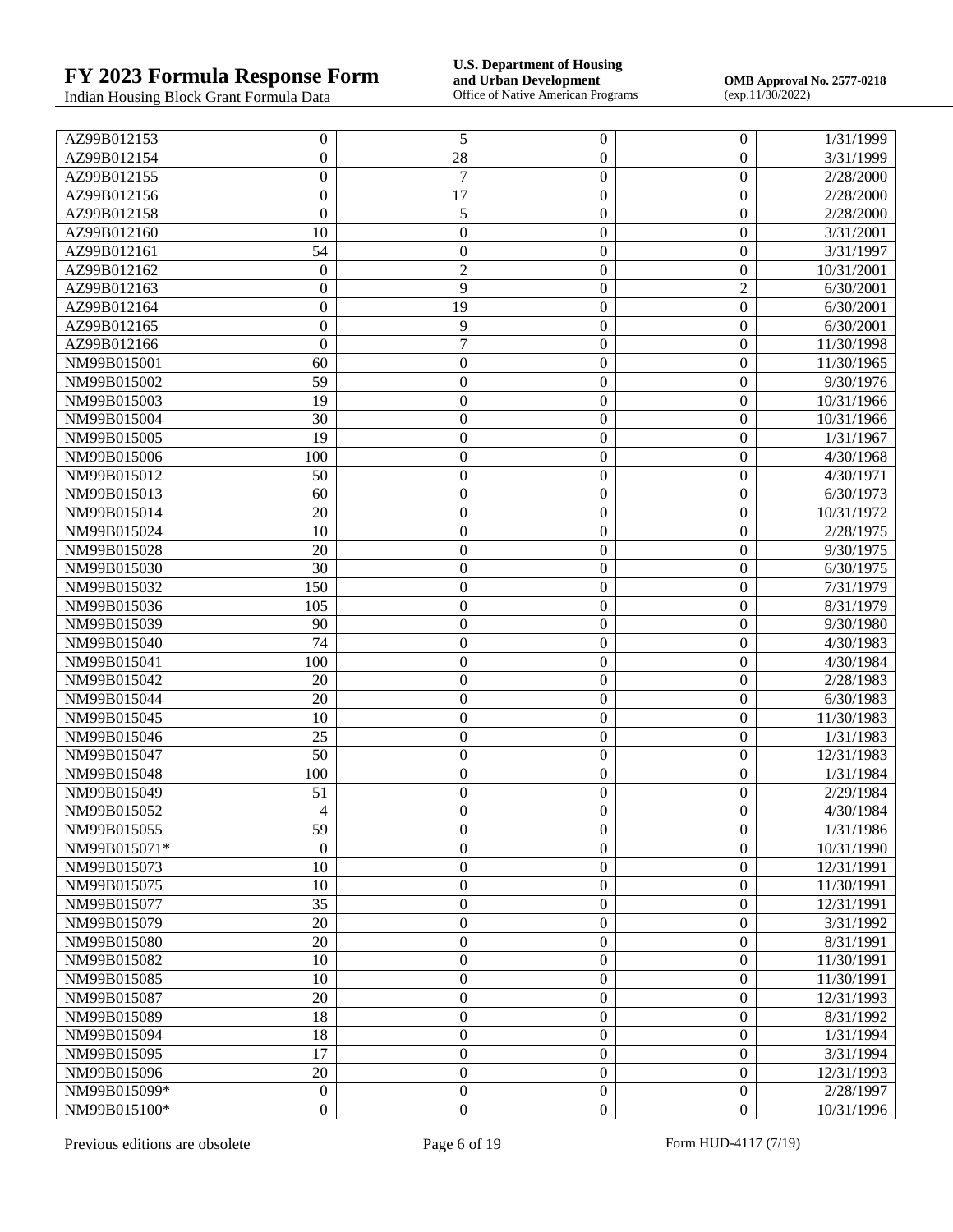Indian Housing Block Grant Formula Data

**FY 2023 Formula Response Form**<br> **FY 2023 Formula Response Form**<br> **Indian Housing Block Grant Formula Data**<br> **Office of Native American Programs** 

**OMB Approval No. 2577-0218**<br>(exp.11/30/2022)

| NM99B015101* | $\theta$       | $\boldsymbol{0}$ | 0            | 0              | 10/31/1996 |
|--------------|----------------|------------------|--------------|----------------|------------|
| NM99B015104  | 11             | $\boldsymbol{0}$ | $\theta$     | $\theta$       | 10/31/1996 |
| NM99B015105  | 9              | $\boldsymbol{0}$ | 0            | 0              | 10/31/1996 |
| NM99B015106  | 20             | $\boldsymbol{0}$ | 0            | $\overline{0}$ | 5/31/1996  |
| NM99B015107  | 14             | $\boldsymbol{0}$ | 0            | 0              | 9/30/1996  |
| NM99B015109  | 14             | $\boldsymbol{0}$ | 0            | 0              | 6/30/1996  |
| NM99B015110  | 10             | $\boldsymbol{0}$ | 0            | $\theta$       | 4/30/1996  |
| NM99B015112  | $\Omega$       | 8                | 0            | 0              | 5/31/1998  |
| NM99B015113  | $\theta$       | 33               | 0            | 0              | 9/30/1998  |
| NM99B015114  | 14             | 0                | 0            | 0              | 9/30/1980  |
| NM99B015115  | $\theta$       | 8                | 0            | 0              | 12/31/1999 |
| NM99B015116  | $\overline{0}$ | 6                | 0            | $\theta$       | 11/30/1999 |
| NM99B015117  |                | 3                | 0            | 0              | 11/30/1999 |
| NM99B015118  |                | 5                | 0            | 0              | 2/28/1999  |
| NM99B015119  |                | 5                | $\mathbf{0}$ | 0              | 2/28/1999  |
| NM99B015120  | $\theta$       | 4                | 0            | 0              | 9/30/2000  |
| NM99B015121  | $\Omega$       | 5                | 0            | $\theta$       | 12/31/1999 |
| NM99B015122  | $\theta$       | 11               | 0            | 0              | 11/30/2000 |
| NM99B015123  | $\theta$       | 24               | 0            | 0              | 12/31/2000 |
| NM99B015124  | $\Omega$       | 9                | 0            | 0              | 11/30/2000 |
| NM99B015125  | 20             | $\boldsymbol{0}$ | 0            | $\theta$       | 3/31/2002  |
| NM99B015127  | 18             | $\boldsymbol{0}$ | 0            | $\theta$       | 6/30/2001  |
| NM99B015128  | $\Omega$       | 18               | $\theta$     | 0              | 6/30/2001  |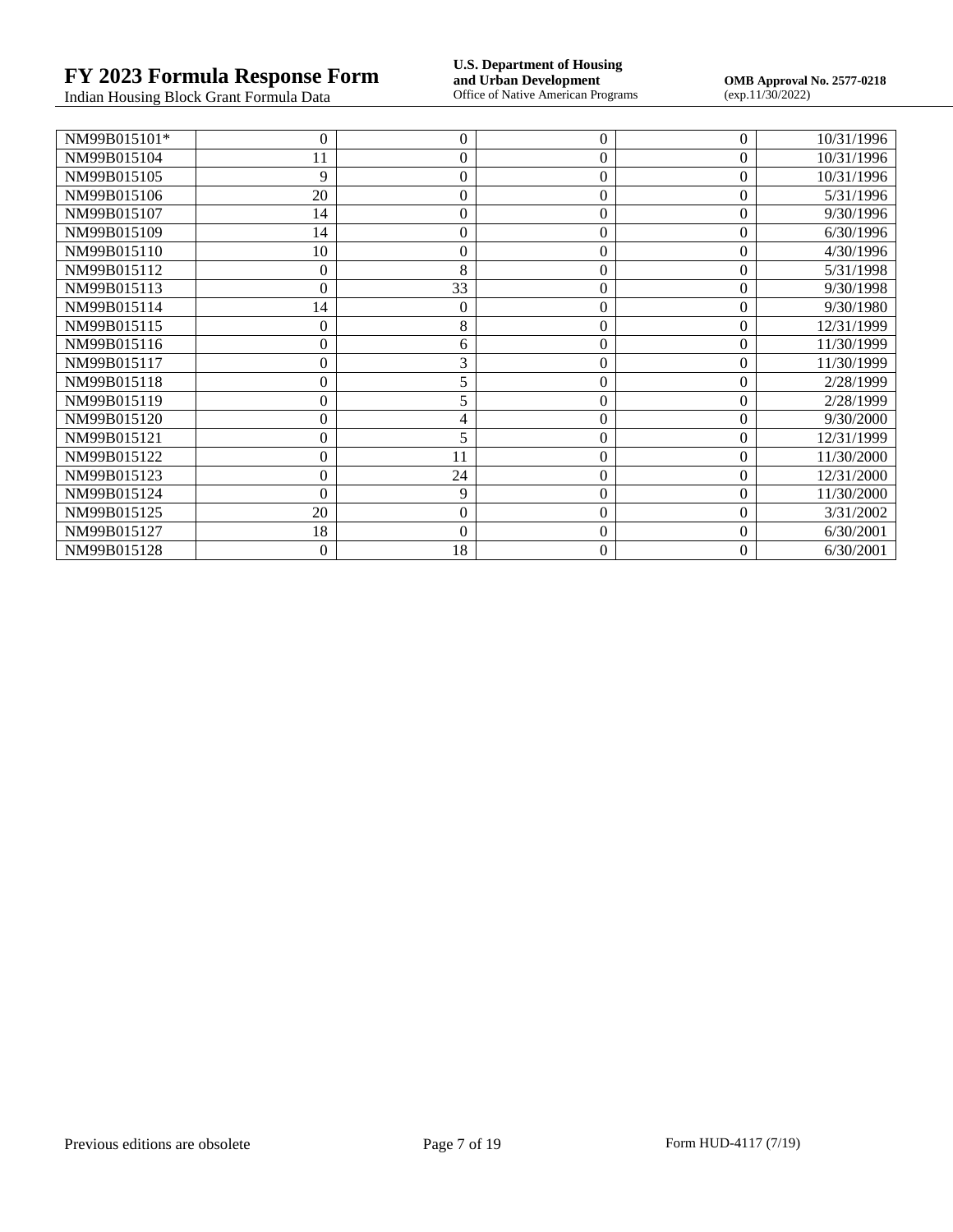# **Navajo Nation Formula Current Assisted Stock Section 8**

Under the IHBG Formula, your Tribe's FCAS count includes the following Section 8 units:

#### **Number of units: 76**

By regulation, Section 8 units are counted under the IHBG formula after their contracts expire only if the Tribe/TDHE continues to manage the assistance in a manner similar to the Section 8 program.

If you no longer provide or operate an equivalent number of Section 8, please make corrections to the total above and on the table below.

| <b>Contract Number</b> | <b>Number of Section 8 Units</b> | <b>Contract Expiration Date</b> |
|------------------------|----------------------------------|---------------------------------|
| AZ012VO0003            |                                  | 02/28/1997                      |
| AZ012VO0006            | 50                               | 08/31/1998                      |
| AZ012VO0007            |                                  | 01/31/2000                      |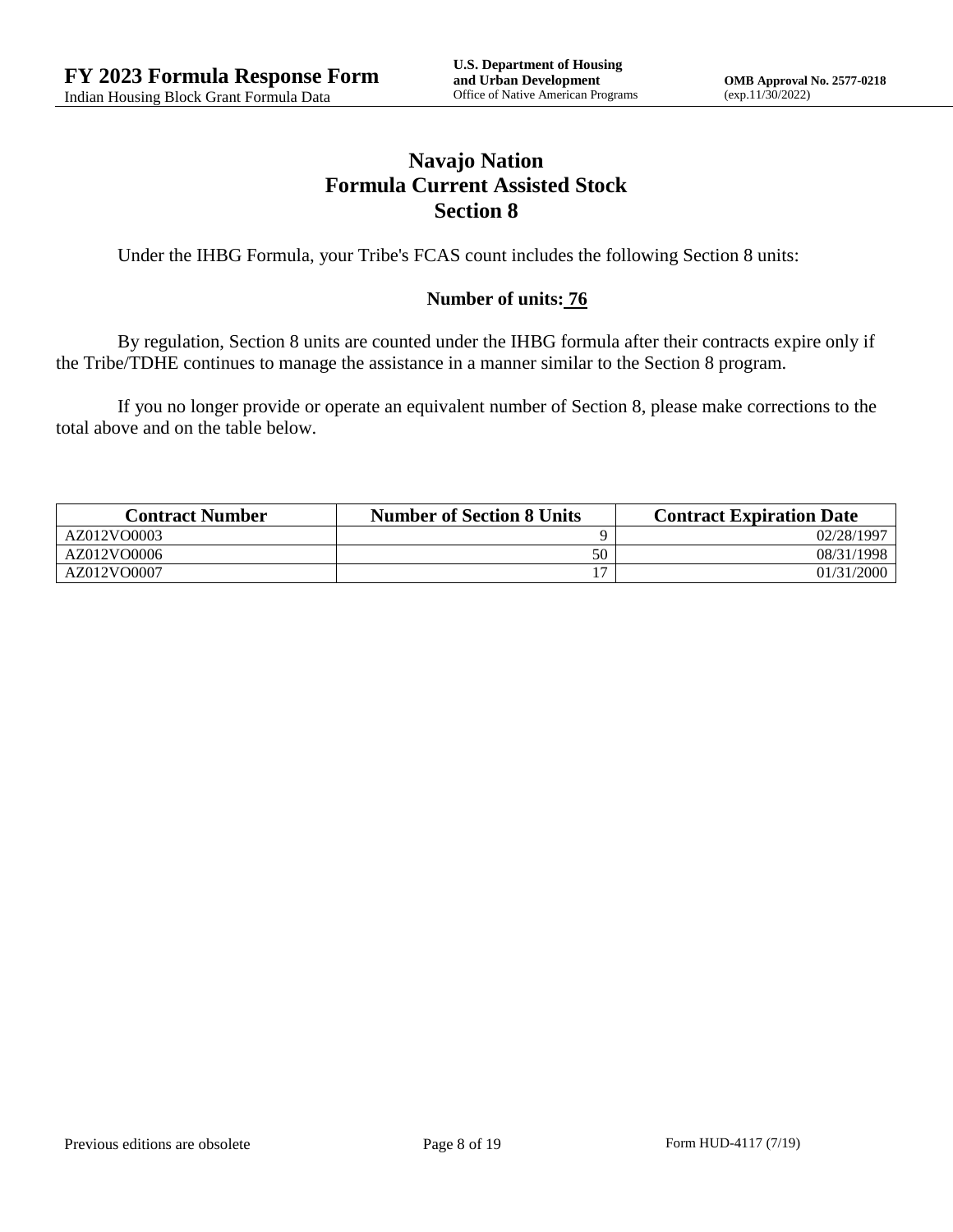# **Navajo Nation**

### **Adjustment Factors**

#### **Inflation Rate Factor**

Inflation rate is adjusted annually and is a national figure used to adjust the amount of subsidy for FCAS.

#### **1.91%**

#### **Local Area Cost Adjustments**

Allowable Expense Level (AEL), Fair Market Rent (FMR), and Total Development Cost (TDC) are used to adjust the amount of subsidy for FCAS to reflect local conditions. TDC is also used to adjust the Needs component to reflect local costs.

| Annual Expense Level (AEL):   | \$293     |
|-------------------------------|-----------|
| Fair Market Rent (FMR):       | \$924     |
| Total Development Cost (TDC): | \$443,234 |

In accordance with §1000.336(a)(7)(b), AEL cannot be challenged. However instructions for challenging the FMR and TDC are provided in the document "*Challenging U.S. Decennial Census Data: Guidelines for the Indian Housing Block Grant Formula*" available through the IHBG Formula Customer Service Center. Tribes successfully challenging FMR and TDC data elements must submit the revised figures to the IHBG Formula Customer Service Center by August 1, 2022. Please note that while HUD requires requests for formula changes to be submitted by August 1<sup>st</sup>, HUD may consider subsequent requests from Tribes that have been directly affected by changes resulting from other Tribes' requests submitted prior to the August 1 deadline. Subsequent requests received in prior FYs may be carried into future FYs if processing of such requests is not finalized in the current FY.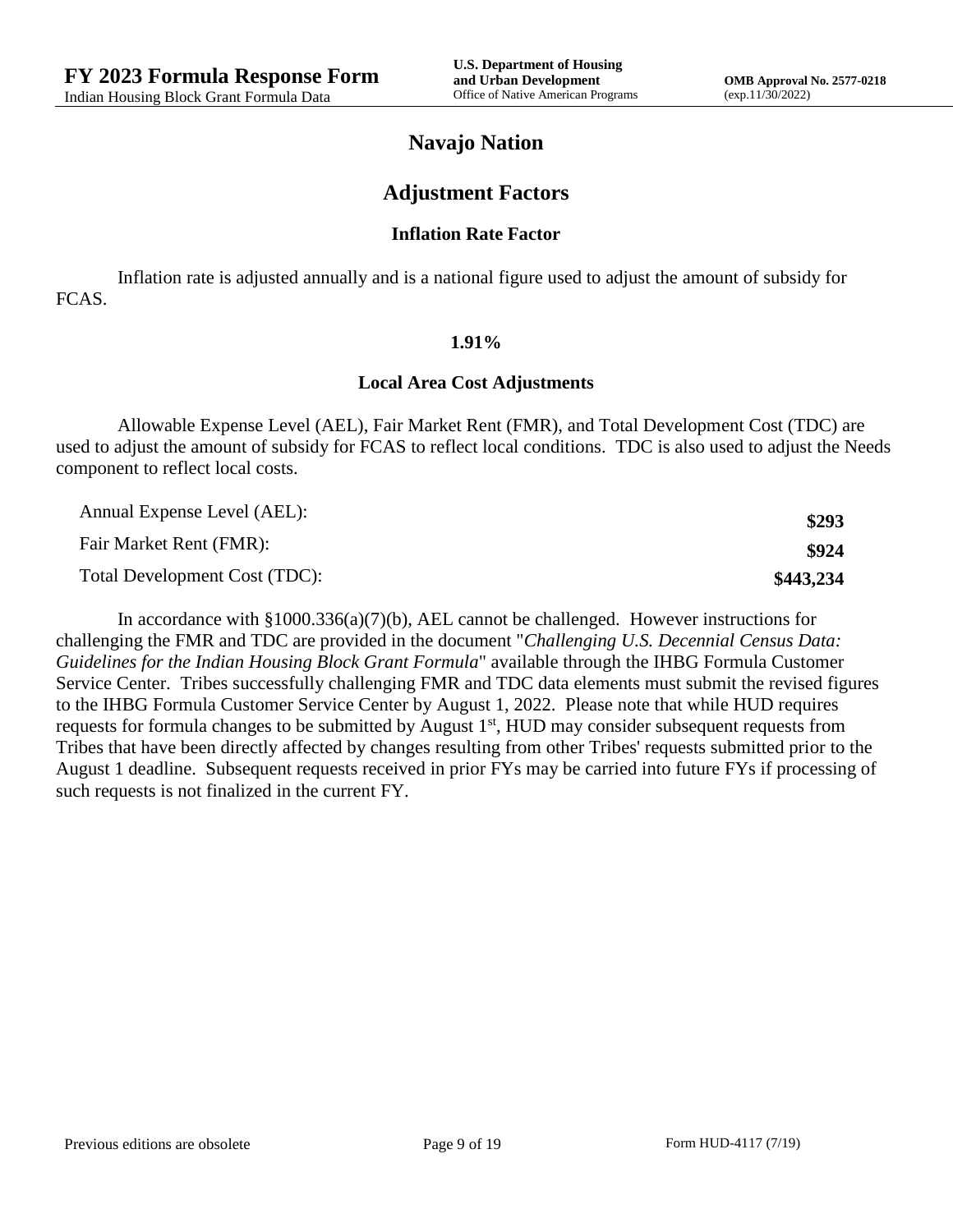# **Navajo Nation Formula Area**

In accordance with §1000.302 Formula Area (1)…."Formula Areas are:"

- 1. Reservations for federally recognized Indian Tribes, as defined by the U.S. Census;
- 2. Trust lands;
- 3. Department of the Interior Near-Reservation Service Areas;
- 4. Former Indian Reservation Areas in Oklahoma Indian Areas, as defined by the U.S. Census as Oklahoma Tribal Statistical Areas (OTSAs);
- 5. Congressionally Mandated Service Areas;
- 6. State Tribal Areas as defined by the U.S. Census as State Designated American Indian Statistical Areas (SDAISAs);
- 7. Tribal Designated Statistical Areas (TDSAs);
- 8. California Tribal Jurisdictional Areas established or reestablished by Federal court judgment; and
- 9. Alaska formula areas described in §1000.302 Formula area (4).

Formula areas may include additional geographic units if the Tribe demonstrates that it is providing substantial housing services in accord with §1000.302 Formula area (2) & (3) and §1000.302 substantial housing services.

The geographic areas currently contained in your Formula Area are listed below.

| <b>Formula Area</b>                                       | <b>Estimated Change in American Indian and Alaska</b><br><b>Native (AIAN) population since 2010 Census</b> |
|-----------------------------------------------------------|------------------------------------------------------------------------------------------------------------|
| Navajo Nation Reservation and Off-Reservation Trust Land, | 3.00%                                                                                                      |
| Apache County, Arizona                                    |                                                                                                            |
| Navajo Nation Reservation and Off-Reservation Trust Land, | 17.33%                                                                                                     |
| Bernalillo County, New Mexico                             |                                                                                                            |
| Navajo Nation Reservation and Off-Reservation Trust Land, | 2.21%                                                                                                      |
| Cibola County, New Mexico                                 |                                                                                                            |
| Navajo Nation Reservation and Off-Reservation Trust Land, | 5.03%                                                                                                      |
| Coconino County, Arizona                                  |                                                                                                            |
| Navajo Nation Reservation and Off-Reservation Trust Land, | 3.01%                                                                                                      |
| McKinley County, New Mexico                               |                                                                                                            |
| Navajo Nation Reservation and Off-Reservation Trust Land, | 7.53%                                                                                                      |
| Navajo County, Arizona                                    |                                                                                                            |
| Navajo Nation Reservation and Off-Reservation Trust Land, | 3.57%                                                                                                      |
| Rio Arriba County, New Mexico                             |                                                                                                            |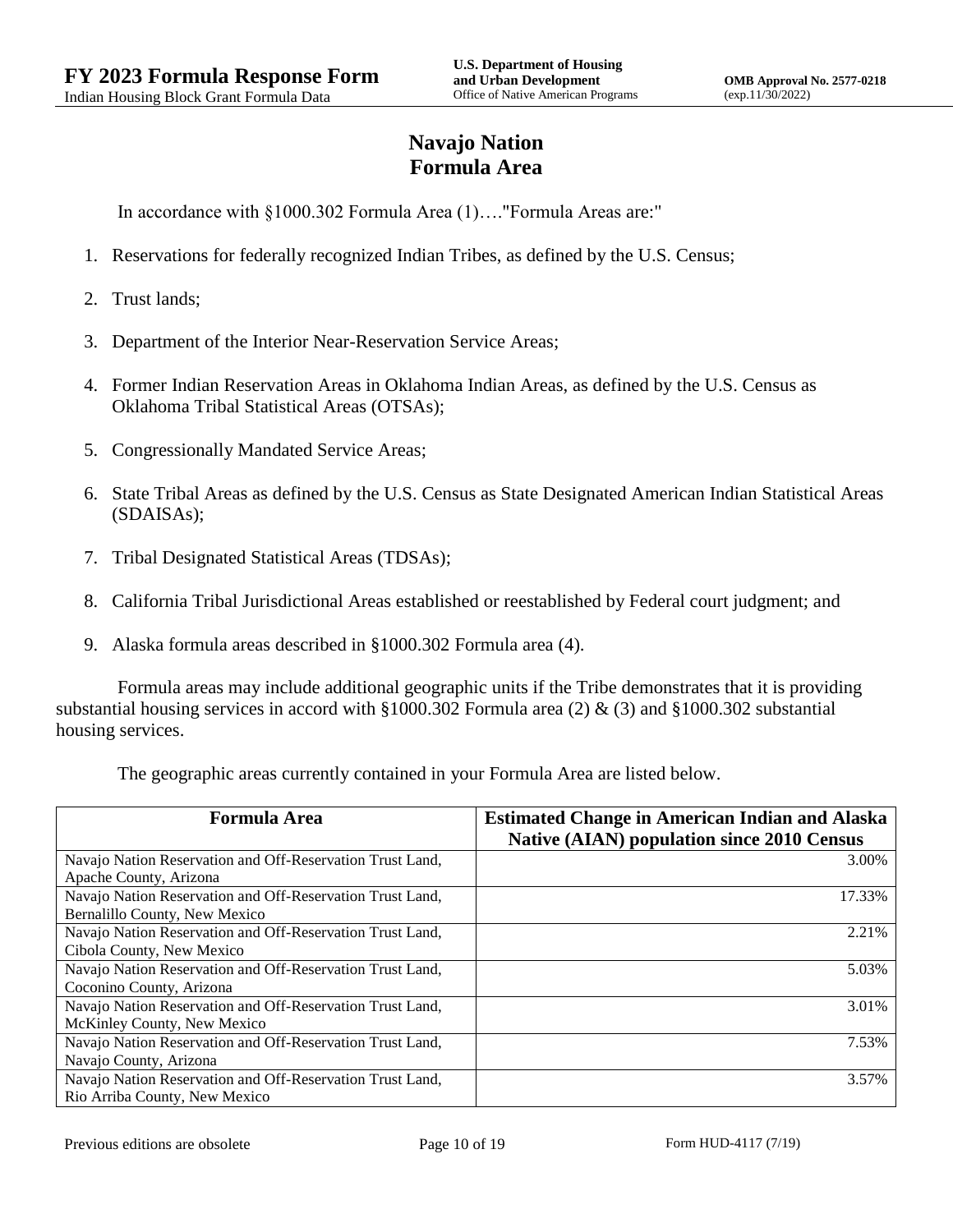| Navajo Nation Reservation and Off-Reservation Trust Land, | 5.95%  |
|-----------------------------------------------------------|--------|
| San Juan County, New Mexico                               |        |
| Navajo Nation Reservation and Off-Reservation Trust Land, | 0.20%  |
| San Juan County, Utah                                     |        |
| Navajo Nation Reservation and Off-Reservation Trust Land, | 15.73% |
| Sandoval County, New Mexico                               |        |
| Navajo Nation Reservation and Off-Reservation Trust Land, | 13.33% |
| Socorro County, New Mexico                                |        |

A "+" next to a geographic area listed above indicates that the area overlaps with other Tribe(s). For overlapping areas, be sure to review the information in the next section, "Overlapping Formula Areas." Balance of county refers to any land in a county outside reservations or trust lands.

If any of these areas do not meet the above criteria or are not covered under §1000.302 Formula area (2), please make changes and corrections in Appendices B1 and B2.

If you wish to request other geographic areas beyond those identified above to be added to your Tribe's Formula Area, please complete the Formula Area table in **Appendices B1 and/or B2.** HUD will review this submission based on §1000.302 Formula area (2) & (3) and §1000.302 substantial housing services and determine whether or not to include these areas. HUD will make its judgment using as its guide whether this addition is fair and equitable for all Tribes receiving a formula allocation. Please note that if Formula Area expansions are approved based on substantial housing services, Tribes must continue to provide investment levels consistent with the definition of substantial housing services in accordance with §1000.302 substantial housing services (2).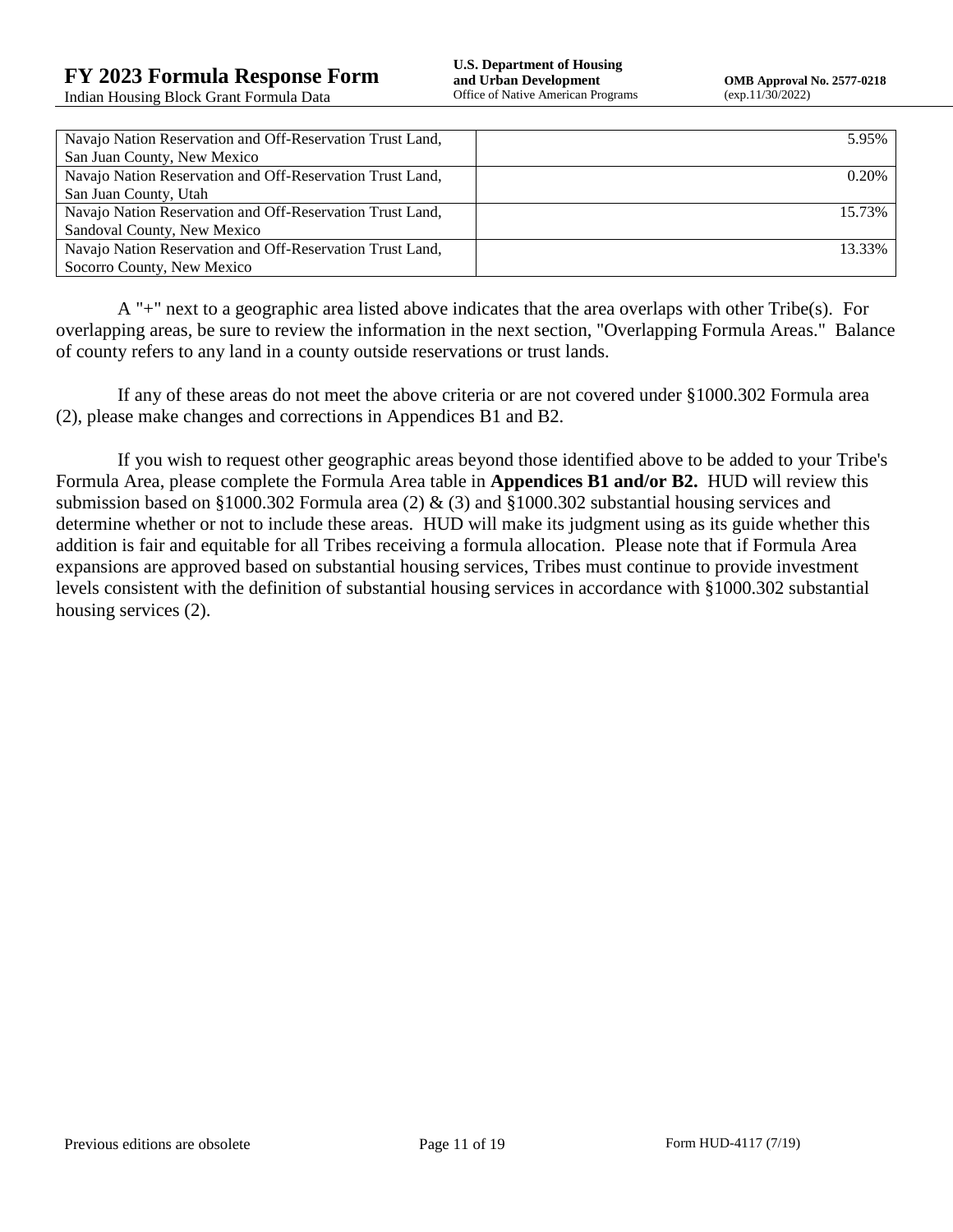# **Navajo Nation Overlapping Formula Areas**

#### **Only for Tribes with a "+" next to the geographic area (see previous section on Formula Area)**

In cases where Tribes are overlapped, Needs data (population and household) for the entire Formula Area of all Tribes involved in the overlap are shared. If your Formula Area is overlapped, you are likely receiving a share of the Needs data for areas beyond those listed as being part of your Tribe's Formula Area.

Currently, your Tribe is sharing Needs data as a result of overlapping Formula Areas with the following Tribes:

#### **None**

HUD uses Bureau of Indian Affairs (BIA) estimates for Total Resident Service Area Indian Population (TRSAIP) to proportionately allocate Needs data to the affected Tribes.

#### **The TRSAIP being used for your Tribe is: 192,067**

If you wish to correct your Tribe's TRSAIP, please contact your BIA Area Office. HUD will only accept written correspondence from the BIA to correct TRSAIP figures (see Appendix D to the document "*Challenging U.S. Decennial Census Data: Guidelines for the Indian Housing Block Grant Formula*" available through the IHBG Formula Customer Service Center).

HUD recognizes that Tribes may be able to provide better data for overlapping areas. Therefore, HUD is requesting that each Tribe provide its Tribal Enrollment within each of the geographic areas described in the preceding section as overlapping.

If all Tribes in an overlapping area submit corrected information to HUD, HUD will then use this information to divide the funds for the affected area. Otherwise, HUD will continue to use the BIA TRSAIP estimates to make the allocations. On the form in Appendix C, list the overlapping geographic area (indicated earlier under the Formula Area section by a "+" next to the geographic area) and your Tribe's enrollment in the area.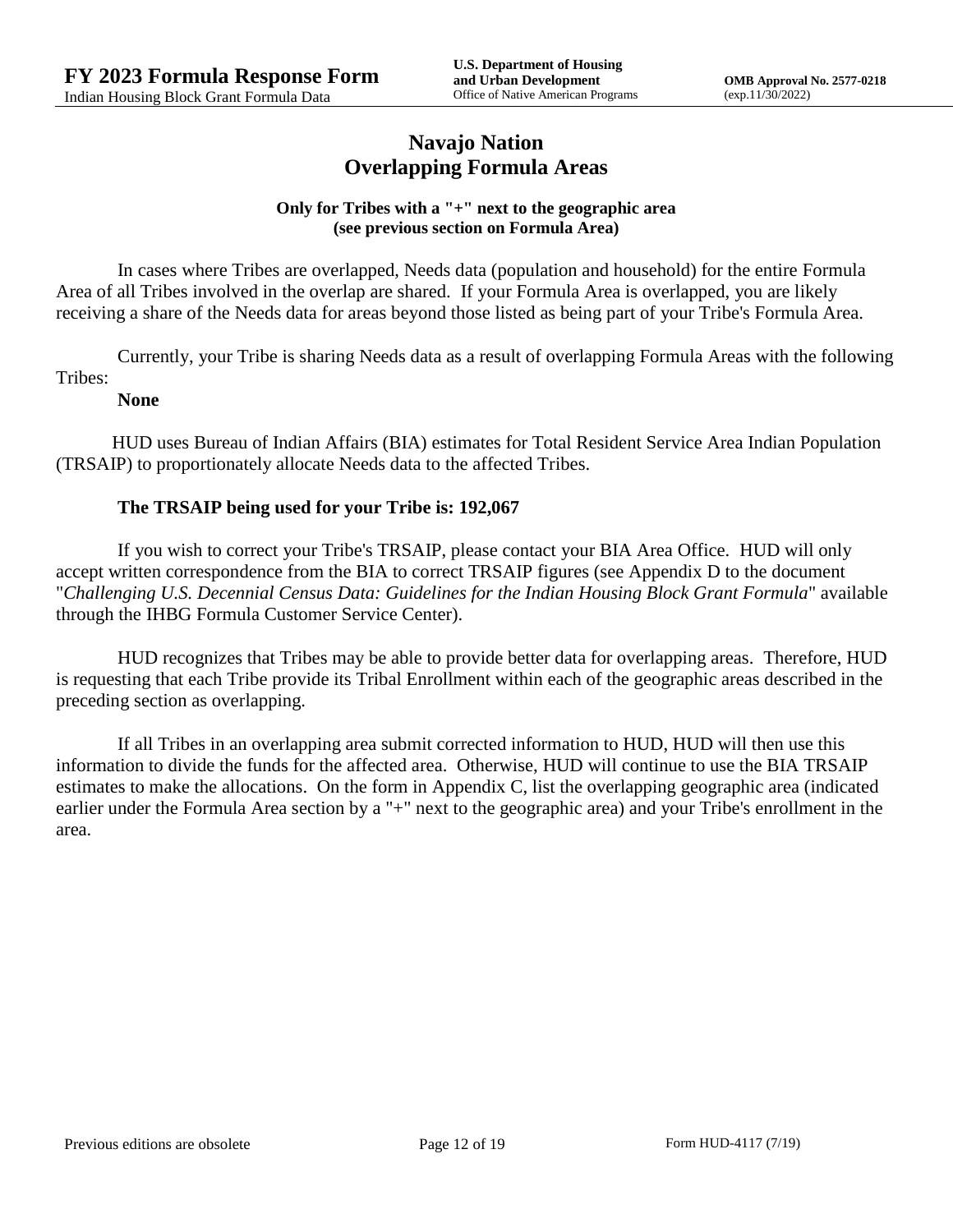# **Navajo Nation Tribal Enrollment & Formula Area Population Cap**

In accordance with §1000.302 (5), Tribal Enrollment is used to cap AIAN persons in calculating Needs data. A cap is placed at twice Tribal Enrollment. If there is a "\*" next to "AIAN persons" in the Needs section, your Tribe's data have been "capped."

#### **The enrollment being used for your Tribe (or Alaska Village or Corporation) is: 277,840**

If your Tribe's enrollment is different than what is listed above, please follow the instructions in Appendix D for correcting your Tribe's enrollment.

If a cap has been applied to your Tribe and you are providing housing services to more than twice as many AIAN members of other Tribes as members of your own Tribe, please follow the instructions in Appendix D for correcting your Tribe's Population Cap.

Please note that Formula Area Population Cap Adjustments must be submitted on an annual basis to the IHBG Formula Customer Service Center for approval. The requests must be postmarked or faxed by August 1 of this year.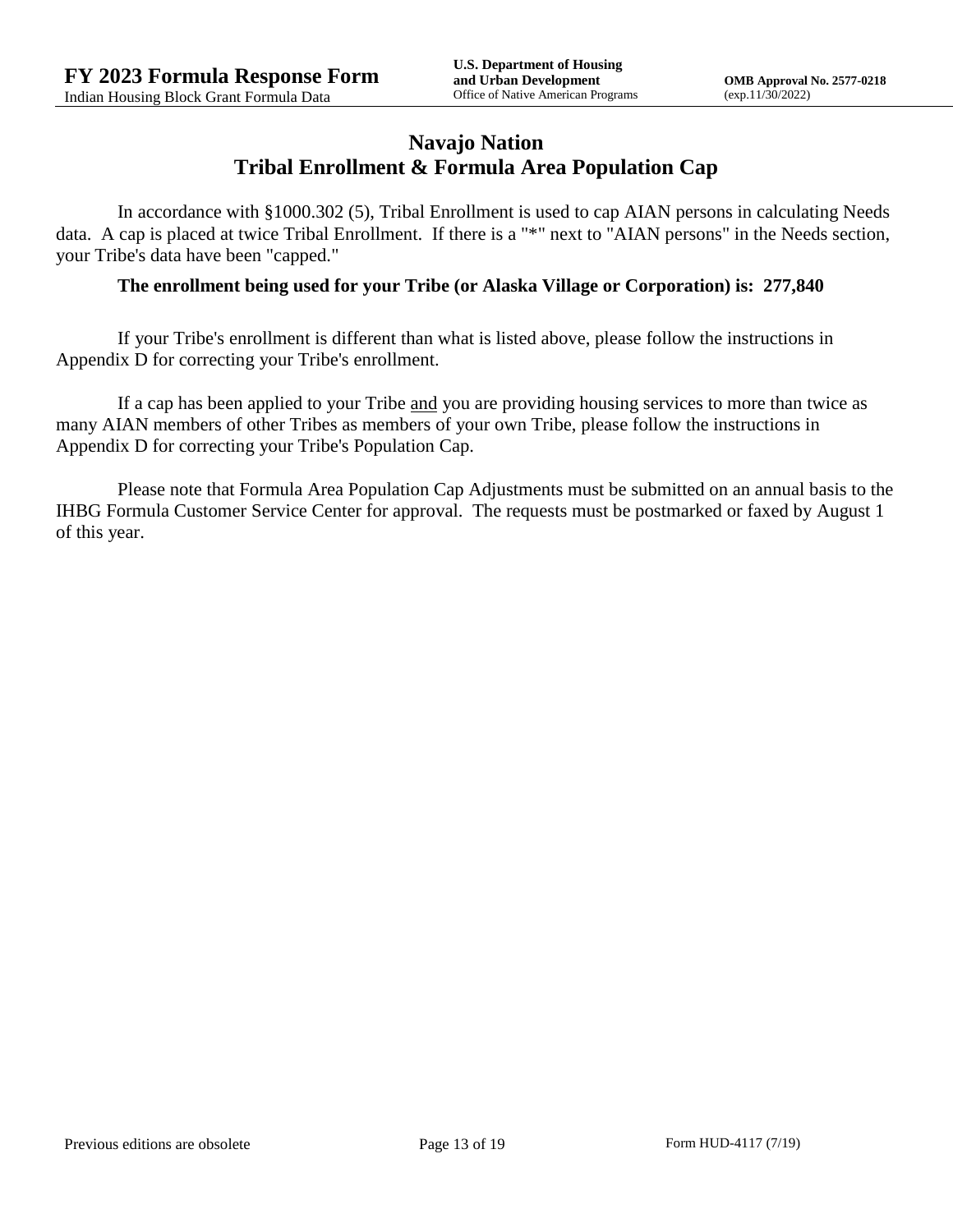# **Navajo Nation Needs Data**

Listed below are the data currently being used to calculate the Needs component of your Tribe's allocation based on your Tribe's "Formula Area" (see Formula Area section of this document).

The data used are from a special tabulation. This tabulation:

- Counts individuals reported as AIAN. The AIAN person count variable comes from the Decennial Census and is aged using Census population estimates. For the FY 2010 Decennial Census, data for reservations, trust lands, and remote Alaska will receive an undercount adjustment of 4.88%. For all other Needs variables, in FY 2023 HUD will use the 5-year rolling average from 2014 to 2018 ACS data. The ACS data will be updated every year. Therefore, in FY 2024, the ACS data will be from 2015 to 2019. These data sources apply unless Tribes have approved Census Challenges in place. **No, your Tribe does not have an approved Census Challenge.**
- The FY 2023 estimate is calculated with the Needs component based on single race (AIAN alone) Census data and multi-race (AIAN alone and in combination with other race(s)) Census data. The amount of the allocation for each Indian Tribe was determined to be the greater of the two resulting allocation amounts.

The growth adjustment factor and the undercount adjustments used for your Formula Area are listed next to each Formula Area in the table listing your Tribe's Formula Area.

After adjusting for population growth and undercount, sharing of Needs data among Tribes in cases of overlapping Formula Areas and application of the Population Cap (see note below), your Tribe's Needs component is based on **single-race data**. The Needs data are:

| AIAN persons:                                                               | 183,180 |
|-----------------------------------------------------------------------------|---------|
| AIAN households with annual income less than 30% of median income:          | 13,399  |
| AIAN households with annual income between 30% and 50% of median income:    | 6,909   |
| AIAN households with annual income between 50% and 80% of median income:    | 7,620   |
| AIAN households which are overcrowded or without kitchen or plumbing:       | 14,699  |
| AIAN households with housing cost burden greater than 50% of annual income: | 2,625   |
| Housing Shortage (number of low-income AIAN households less total number    | 24,203  |
| of NAHASDA and Current Assisted Stock):                                     |         |

Note: If there is a "\*" next to "AIAN persons" above, the Tribe's data have been "capped." This occurs when the AIAN population in the Tribe's Formula Area is greater than twice its total Tribal Enrollment.

If you think these data do not reflect your Needs:

 Check to see if the Formula Area, as listed previously, is correct for your Tribe. If the Formula Area is not correct, submit that correction.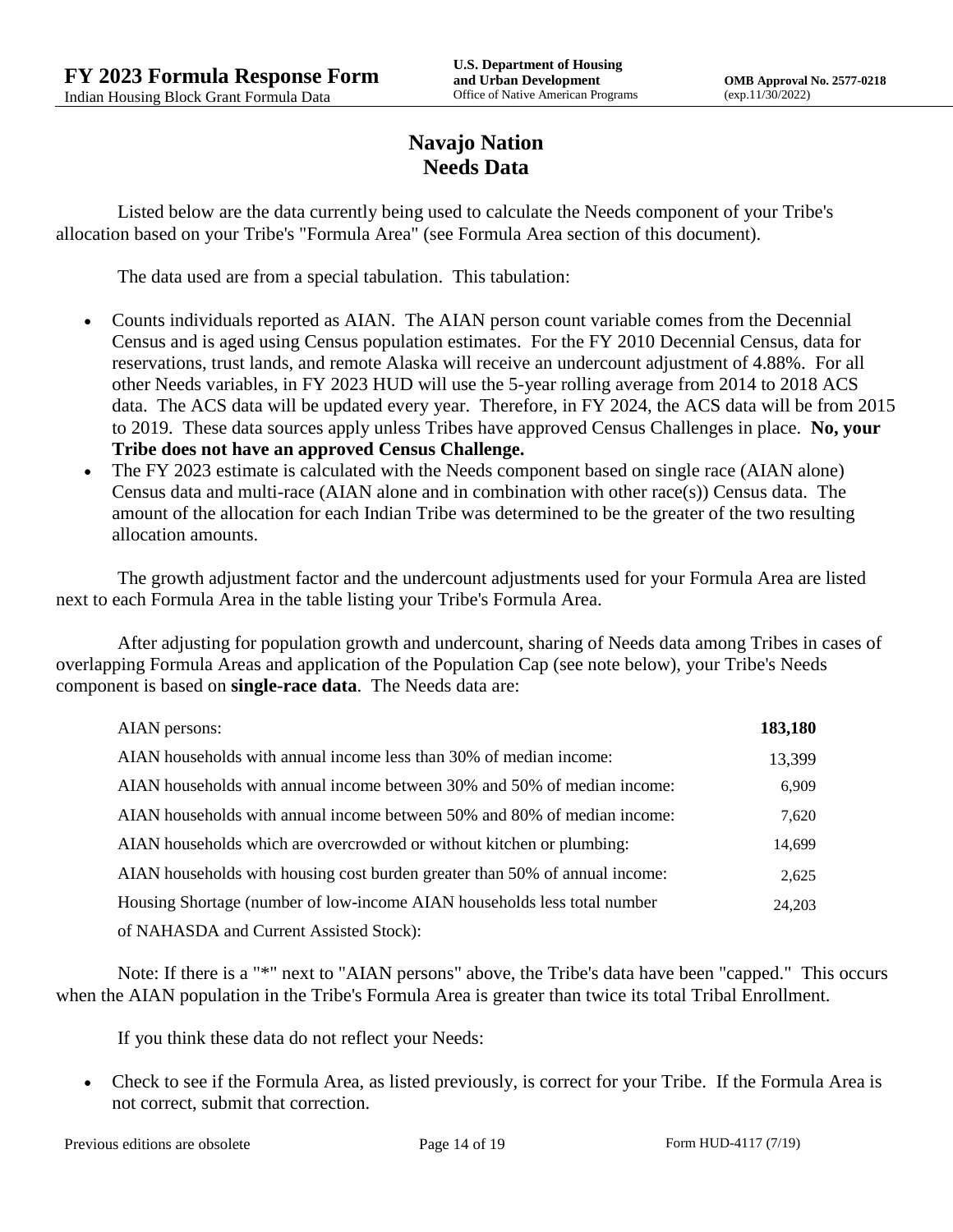- Check to see if the Formula Area for your Tribe overlaps that of another Tribe. If it does, you may wish to contact the IHBG Formula Customer Service Center to obtain detailed information on how the Needs data are being shared.
- If you still disagree, you may wish to submit a Census challenge. To determine if submitting a Census challenge would be appropriate for your Tribe, please review the *FY 2023 Needs Data* above and the FY *2024 Needs Data* on Attachment A for a full presentation on the Needs data available for your Tribe, 3and then read the document "*Challenging U.S. Decennial Census Data: Guidelines for the Indian Housing Block Grant Formula*" at: https://portal.hud.gov/hudportal/HUD?src=/program\_offices/ [public\\_indian\\_housing/ih/codetalk/onap/ihbgformula.](https://portal.hud.gov/hudportal/HUD?src=/program_offices/public_indian_housing/ih/codetalk/onap/ihbgformula)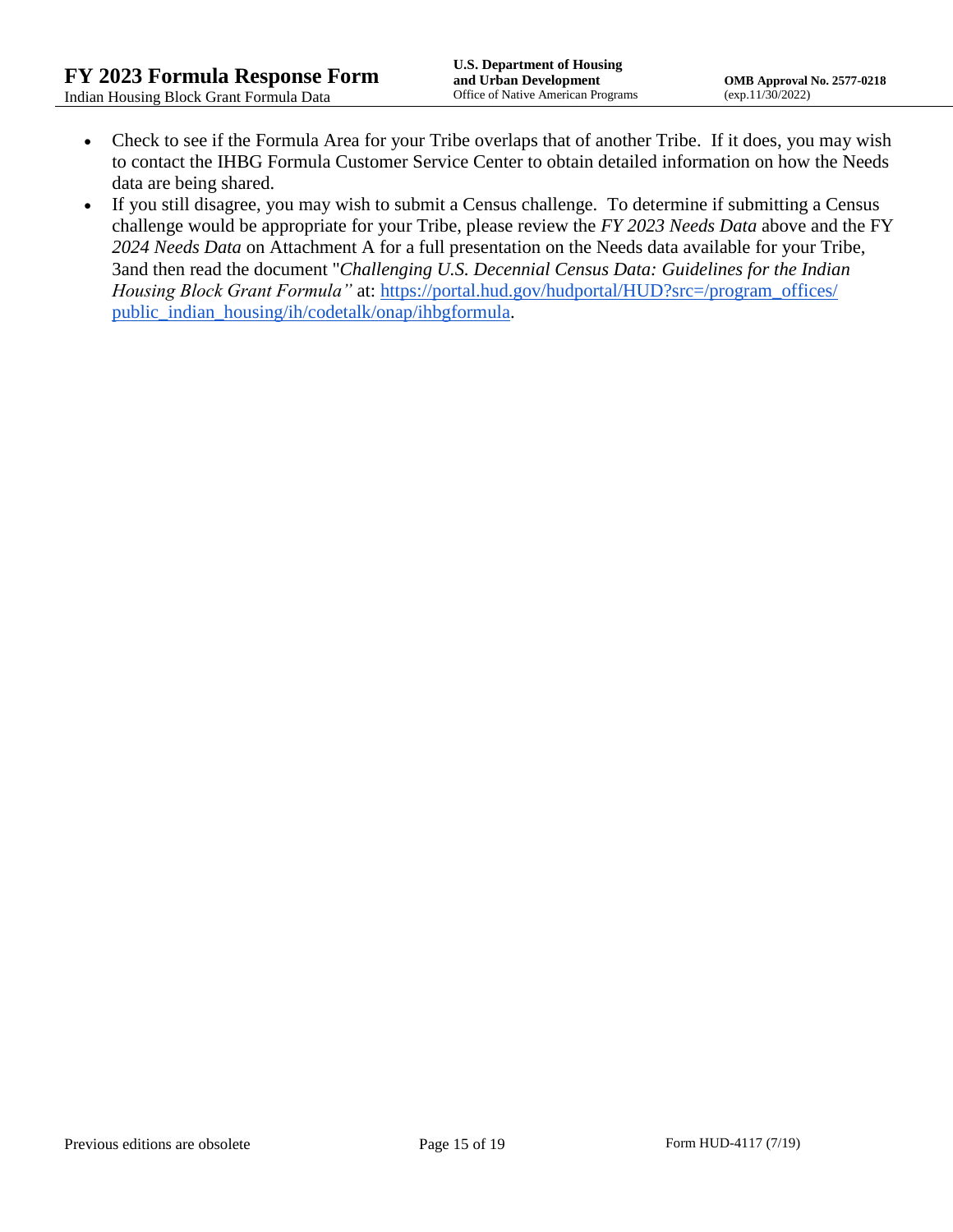## **Navajo Nation Preliminary Allocation Amount**

#### *(Based on an estimated \$772,000,000 appropriation)*

This is only a preliminary estimate to be used for planning purposes based on an estimated \$772,000,000 appropriation for the IHBG program. It will change based on corrections to the data used for all Tribes (any change in one Tribe's data affects the allocation for all Tribes) and/or actual FY 2023 appropriations.

| FCAS Component <sup>2</sup> :                                                                               | \$32,910,462     |
|-------------------------------------------------------------------------------------------------------------|------------------|
| Needs Component <sup>3</sup> :                                                                              | \$60,080,846     |
| §1000.331 Phase Down Adjustments to<br>Moderate Impact of Introduction of New Data<br>Source <sup>4</sup> : | \$0              |
| §1000.340 (b) Adjustments to achieve FY<br>1996 Base Year Amount <sup>5</sup> :                             | $-$718,597$      |
| <b>Preliminary Current Year Allocation</b><br><b>Estimate:</b>                                              | \$92,272,711     |
| Adjustments for over- or under-funding in<br>prior years <sup>6</sup> :                                     | \$0              |
| <b>Initial Allocation Estimate:</b>                                                                         | \$92,272,711     |
| §1000.342 Undisbursed Funds Adjustment <sup>7</sup> :                                                       | To be Determined |
| §1000.329 Minimum Allocation Adjustment <sup>8</sup> :                                                      | To be Determined |
| <b>FY 2023 Final Allocation Estimate:</b>                                                                   | \$92,272,711     |

2 If an "M" appears following the FCAS component, it means that the modernization subsidy on which FCAS was based was calculated using the alternative definition in §1000.316(b)(2), which states that "for Indian Tribes with an Indian Housing Authority (IHA) that owned or operated fewer than 250 public housing units on October 1, 1997, the modernization allocation equals the amount of funds received under the assistance program authorized by Section 14 of the 1937 Act (not including funds provided as emergency assistance) for FYs 1992 through 1997." If an "A" appears, it means that your Tribe had an IHA that owned or operated fewer than 250 public housing units on October 1, 1997, but was entitled to a larger modernization amount using the original method of calculation  $(\frac{81000.316(b)(1)}{2000.316(b)(1)})$  and your allocation was adjusted to take this into account, as called for in  $\S1000.340(a)$ . If no "M" or "A" appears, the modernization subsidy was calculated using the original method described in §1000.316(b)(1).

<sup>3</sup>The Needs component includes adjustments needed to achieve minimum funding as called for in §1000.328. The minimum allocation in any FY to an Indian Tribe under the Needs component of the IHBG Formula shall equal 0.007826% of the available appropriations for that FY after set asides. In this allocation, the minimum Needs allocation is \$60,417. To be eligible for the minimum allocation, an Indian Tribe must receive less than \$200,000 under the FCAS component of the IHBG Formula for the FY, and must demonstrate the presence of any households at or below 80 percent of median income.

<sup>4</sup>In accordance with §1000.331, to minimize the impact of funding changes based on the introduction of a new data source, if, solely as a direct result of the introduction of a new data source, an Indian Tribe's allocation under the Needs component of the formula is less than 90 percent of the amount it received under the Needs component in the immediate previous FY, the Indian Tribe's Needs allocation shall be adjusted to 90% of the previous year's Needs allocation.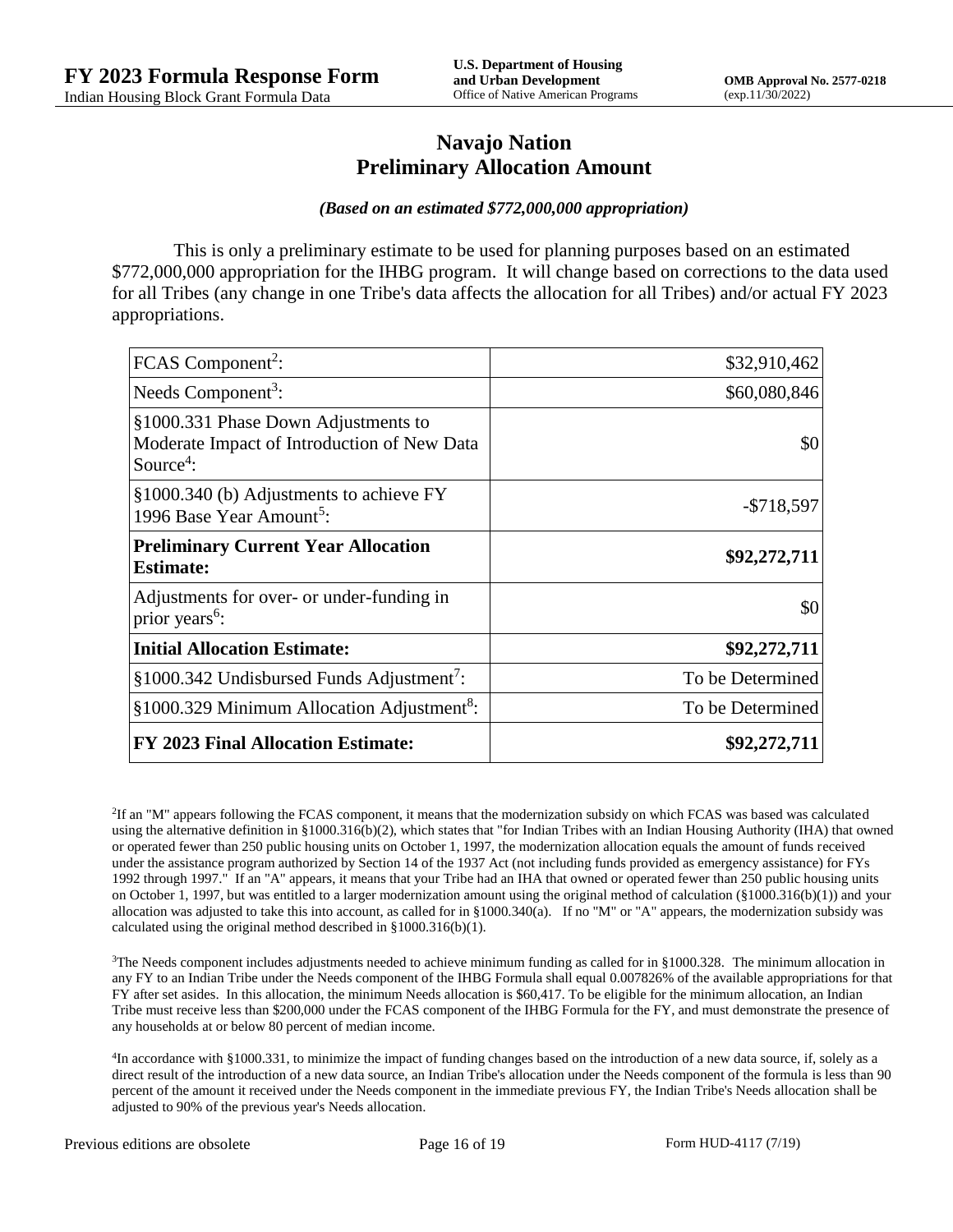<sup>5</sup> According to §1000.340, if a Tribe is allocated less funding under the formula than an IHA received on its behalf in FY 1996 for operating subsidy and modernization, its allocation is increased to the amount received in FY 1996 for operating subsidy and modernization.

<sup>6</sup> Adjustments refer to corrections made to prior year formula allocations. Most are repayment agreements with HUD, usually for overfunding received by the Tribe in prior years due to late reporting of paid-off and conveyed FCAS. Funds recovered through repayments are reallocated among all Tribes in the following FY through the formula. Adjustments are also occasionally made as a result of HUD errors in entering Tribes' information or in calculating formula allocations.

 $^7$  In accordance with §1000.342, Tribes with an initial allocation amount of \$5 million or greater may be subject to a reduction depending on the amount they have in HUD's Line of Credit Control System (LOCCS) on the first day of FY 2023. The amount of the reduction would be redistributed among other Tribes in proportion to their Needs calculation.

<sup>8</sup> In accordance with §1000.329, if carryover funds are available in any given year, HUD will hold the lesser amount of \$3 million or available carryover funds for additional allocations to Tribes with allocations less than 0.011547 percent of that year's appropriation. If the set-aside carryover funds are insufficient to fund all eligible Tribes at 0.011547 percent of that year's appropriations, the minimum total allocation shall be reduced to an amount which can be fully funded with carryover funds.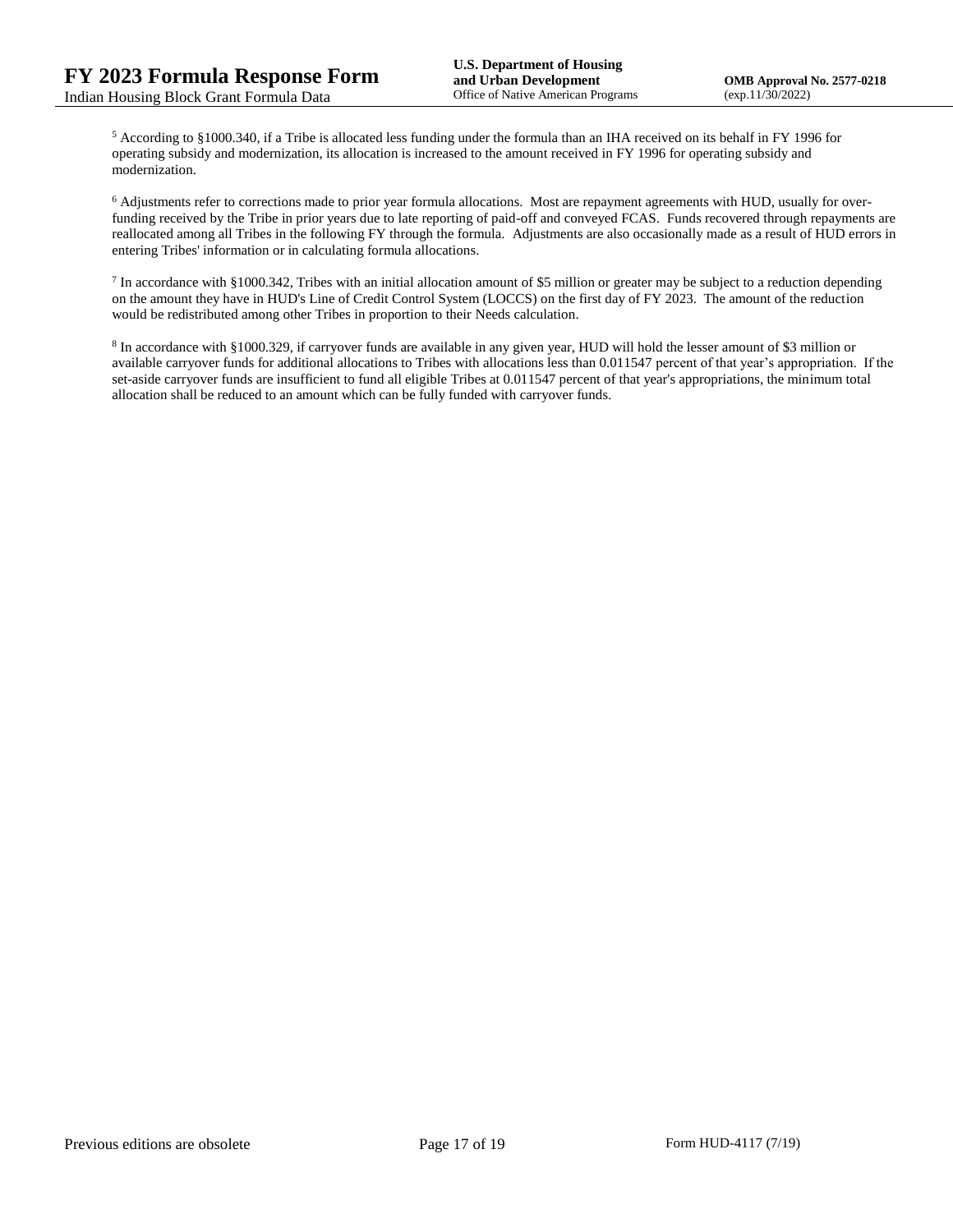# **Attachment A: FY 2024 Indian Housing Block Grant (IHBG) Needs Data**

The Needs data which will be used to estimate your Fiscal Year (FY) 2024 Indian Housing Block Grant (IHBG) formula allocation are shown below:

| <b>Need Variable</b>                                                                         | <b>Adjusted 2010 Decennial Census</b> |            | <b>Tribe Submitted</b>  |            |  |
|----------------------------------------------------------------------------------------------|---------------------------------------|------------|-------------------------|------------|--|
|                                                                                              | and 2015 to 2019 American             |            | <b>Census Challenge</b> |            |  |
|                                                                                              | <b>Community Survey</b>               |            | (if applicable)         |            |  |
|                                                                                              | Single Race                           | Multi Race | Single Race             | Multi Race |  |
| American Indian and                                                                          | 183,180                               | 185,238    |                         |            |  |
| Alaska Native (AIAN)                                                                         |                                       |            |                         |            |  |
| persons*                                                                                     |                                       |            |                         |            |  |
| AIAN households with                                                                         | 14,349                                | 14,388     |                         |            |  |
| annual income less                                                                           |                                       |            |                         |            |  |
| than 30% of median                                                                           |                                       |            |                         |            |  |
| income                                                                                       |                                       |            |                         |            |  |
| AIAN households with                                                                         | 7,395                                 | 7,413      |                         |            |  |
| annual income                                                                                |                                       |            |                         |            |  |
| between 30% and                                                                              |                                       |            |                         |            |  |
| 50% of median                                                                                |                                       |            |                         |            |  |
| income                                                                                       |                                       |            |                         |            |  |
| AIAN households with                                                                         | 7,830                                 | 7,859      |                         |            |  |
| annual income                                                                                |                                       |            |                         |            |  |
| between 50% and                                                                              |                                       |            |                         |            |  |
| 80% of median                                                                                |                                       |            |                         |            |  |
| income                                                                                       |                                       |            |                         |            |  |
| <b>AIAN households</b>                                                                       | 14,570                                | 14,623     |                         |            |  |
| which are                                                                                    |                                       |            |                         |            |  |
| overcrowded or                                                                               |                                       |            |                         |            |  |
| without kitchen or                                                                           |                                       |            |                         |            |  |
| plumbing                                                                                     |                                       |            |                         |            |  |
| AIAN households with                                                                         | 2,665                                 | 2,683      |                         |            |  |
| housing cost burden                                                                          |                                       |            |                         |            |  |
| greater than 50% of                                                                          |                                       |            |                         |            |  |
| annual income                                                                                |                                       |            |                         |            |  |
| * The Decennial Census AIAN population data is adjusted for undercounts on reservation/trust |                                       |            |                         |            |  |

lands and for remote Alaska. It is also adjusted for population change through FY 2019 based on the most recent Census county-level population projections. The count shown is the same as was used in FY 2022, since any further update is dependent on the introduction of the 2020 Decennial Census.